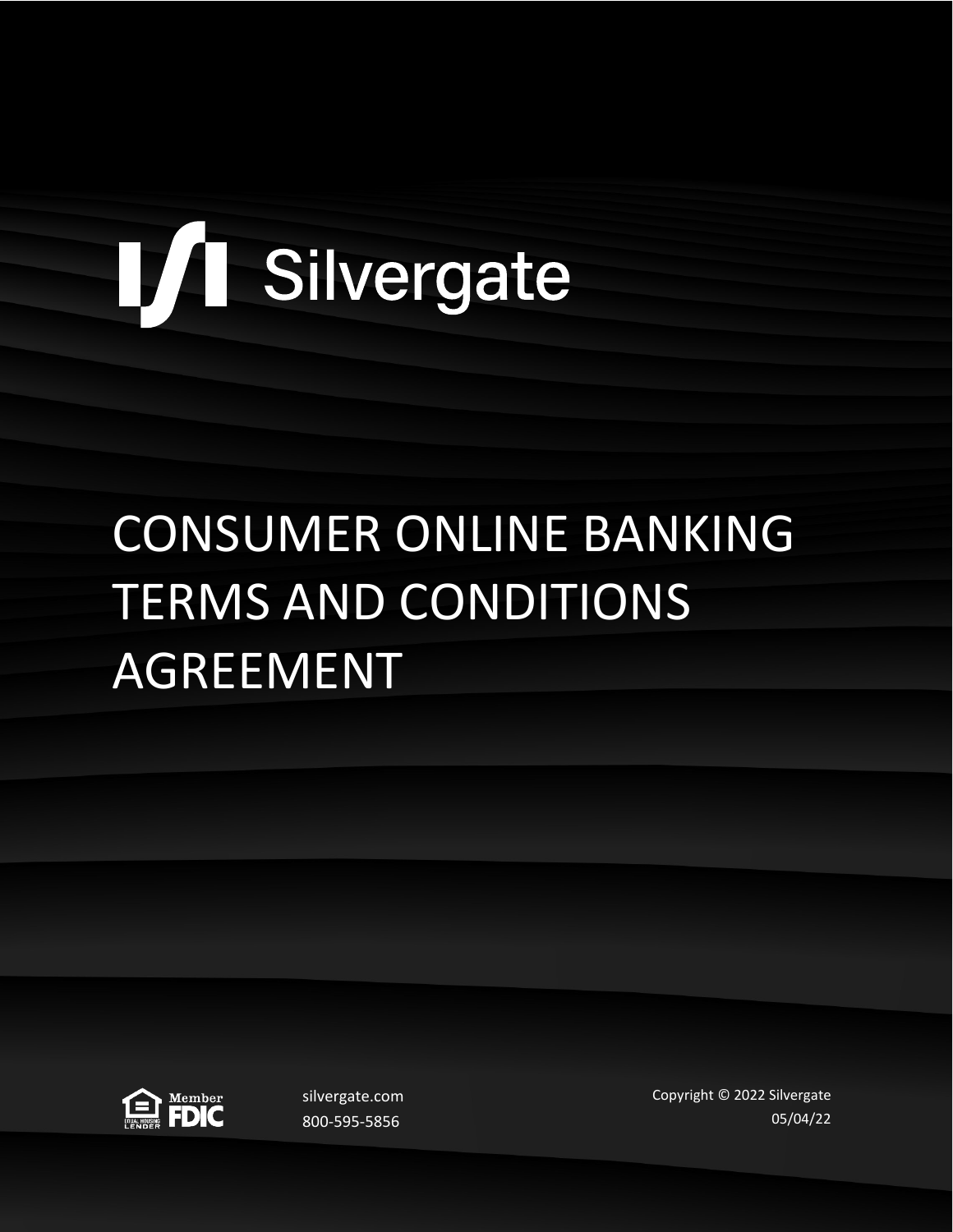

This Consumer Online Banking Terms and Conditions Agreement, including each of its Schedules (the "Agreement") describes your rights and obligations as a user of the Online Banking System (the "System") and all other related services made available online by Silvergate Bank ("Silvergate)") including, without limitation, eStatements, Bill Payment Service, PeoplePay, External Transfers, or Mobile Banking (each, a "Service" or collectively, the "Services"). It also describes the rights and obligations of Silvergate. Please read this Agreement carefully. As an authorized account holder, you must abide by the terms and conditions of this Agreement, and those provided to you at account opening, in order to use this Service. If you do not agree to these terms, do not complete your registration for the Services or use the Services.

#### Other Agreements

Your use of the Consumer Online Banking System and related Services is governed by this Agreement and its Schedules, all Bank disclosures to you, and any other applicable agreements between you and the Bank, including the Bank's Deposit Account Agreement and Regulatory Disclosure, any applicable loan agreements, or other account agreements that apply to the deposit or loan accounts accessed by you using a Service (collectively, "Other Agreements"). You acknowledge receipt of these Other Agreements, which may contain applicable fees, limitations on the number of transfers you may make or other restrictions which might impact the use of your accounts and one or more Services. This Agreement supplements applicable Other Agreements; provided, however, that where the terms of this Agreement differ from those of any other Agreement, the terms of this Agreement shall supersede those of the Other Agreements (to the extent of the inconsistency). In addition, in the event of a conflict between this Agreement or any Other Agreement and statements made by one of our employees, this Agreement or the otherwise most applicable of the Other Agreements will prevail over any such statements.

#### Customer Disclosure and Agreement to Receive Electronic Communications

By selecting the "I Accept" button below, you are (1) acknowledging your receipt of the information listed below, (2) agreeing that any contract you enter into with Silvergate for the provision of certain Consumer Online Banking Services may be in electronic form, and (3) agreeing that certain information that may be delivered in connection with the Services may also be in electronic form.

You further acknowledge and agree that:

- You will check your email regularly for Notices from Silvergate.
- You will provide accurate, current and truthful registration information and contact information (including your email address) and that you will keep this contact information up to date with Silvergate.
- We may provide you with this Agreement and any revisions and amendments thereto in electronic form (including without limitation information relating to applicable banking or financial services laws or regulations), and that, if you choose to accept the Agreement, you are consenting to enter into and are entering into an agreement electronically that will govern all future transactions you conduct using the Services.
- While you may print and retain a copy of the Agreement or any information provided to you in relation to the System or Services, we only provide these documents electronically.
- You have a right at any time to withdraw, without service charges, your consent to receive information electronically. However, because the Agreement and other information are provided only in electronic format, your withdrawal of consent will terminate your access to the System and all Services.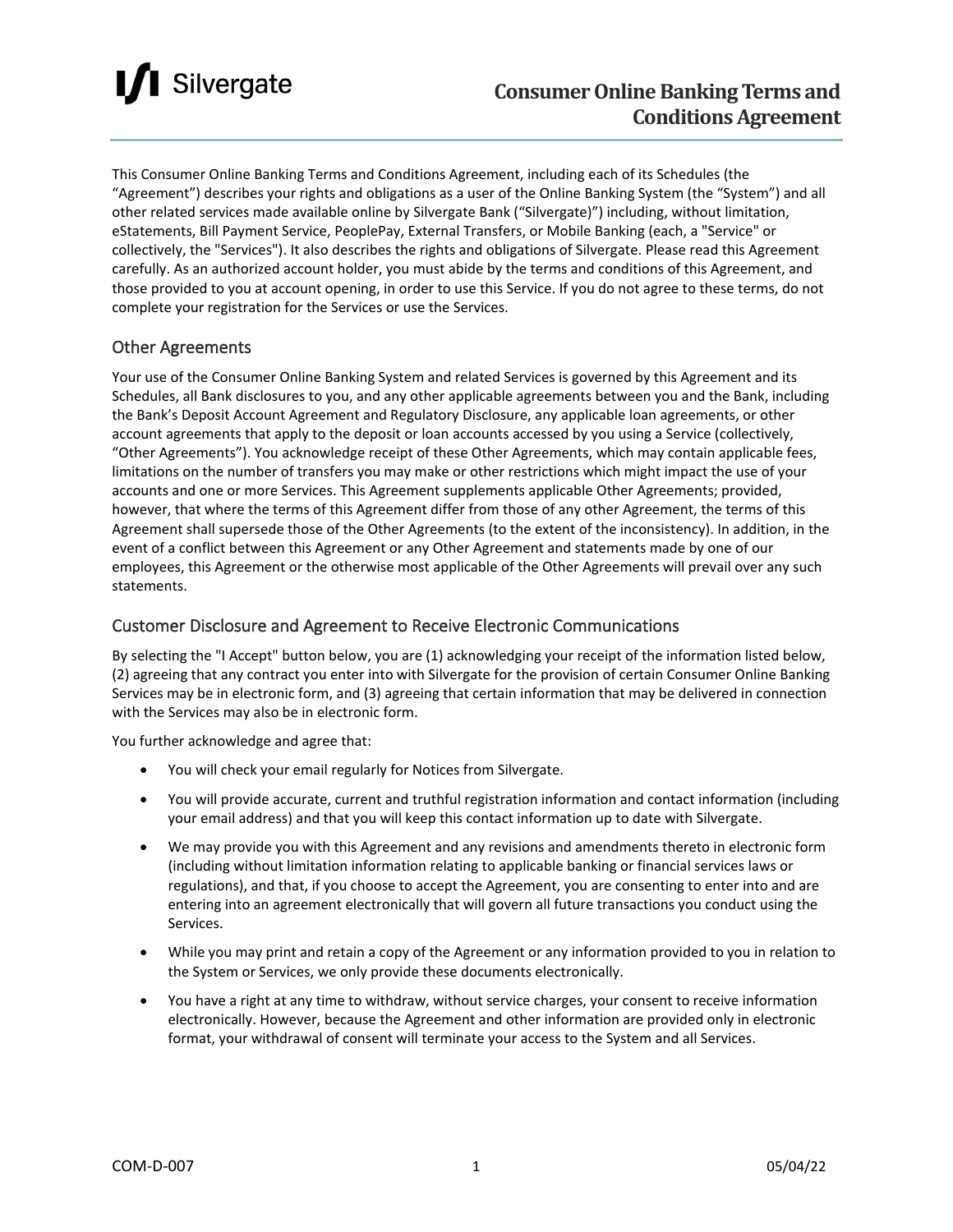### Silvergate

• If you wish to withdraw consent to receive information electronically, to terminate the Services, or to update your information, such as a change of postal mail address or email address, you may call Silvergate at 800-595-5856, or write a letter and send it to:

Silvergate Attention: Operations 4250 Executive Square, Suite 300, La Jolla, CA 92037

• You are able to access information that is provided in the same manner as the information and the Services via the Internet.

#### Definitions

The following definitions apply in this Agreement.

**"Account"** means one or more deposit or loan accounts, if applicable, held at the Bank in your name and from which you will be conducting transactions using a Service available through the System. In the case of the External Transfer Service described in Schedule C, account also means any account at another financial institution that you may designate as a Recipient Account for purposes of transferring funds from one of your accounts with the Bank.

**"ACH"** means an Automated Clearing House.

**"Bank"** along with the words "we," "us," or "our" and other similar terms means Silvergate or any of its designated processors for any of the Services.

**"Bill Payment Service"** means the services described in Schedule A to this Agreement, which allow you to make payments to third-parties (each a "Payee") either by transferring funds electronically from your Bill Payment Account to a Payee; electronically debiting your Bill Payment Account in order to prepare a Check and issuing it payable to the Payee (the Check may not be drawn off your Bill Payment Account); or preparing a Check drawn on your Bill Payment Account and issuing it payable to the Payee.

**"Business Day"** means every Monday through Friday, excluding Federal Reserve holidays, all online transaction requests received on a non-Business Day or after the Bank's regular business hours shown below will be processed immediately, but may not appear in the online history until the following Business Day.

Silvergate Regular Banking Hours:

Business Days Monday through Friday, from 9:00 a.m. – 5:00 p.m. Pacific Time

**"Check"** means a draft, payable on demand and drawn on or payable through or at an office of a bank, whether or not negotiable, that is handled for forward collection, including a Substitute Check or traveler's check, and does not include a non-cash item payable in a medium other than United States dollars.

**"Customer"** along with the words "you," "your" and other similar terms means the customer of the Bank that has accepted this Agreement to exercise control over the Customer's funds through one or more Services described in the Schedules to this Agreement.

**"Due Date"** means the date reflected on your Payee statement for which the Bill Payment is due; it is not the late date or grace period.

**"Expected Delivery Date"** means the day displayed by the System for a Bill Payment to be delivered to a Payee based upon the Send On Date you select for a Bill Payment.

**"External Transfer Service"** means the services described in Schedule C to this Agreement, which allow you to transfer funds from one or more of your accounts with the Bank to accounts you may have with other financial institutions.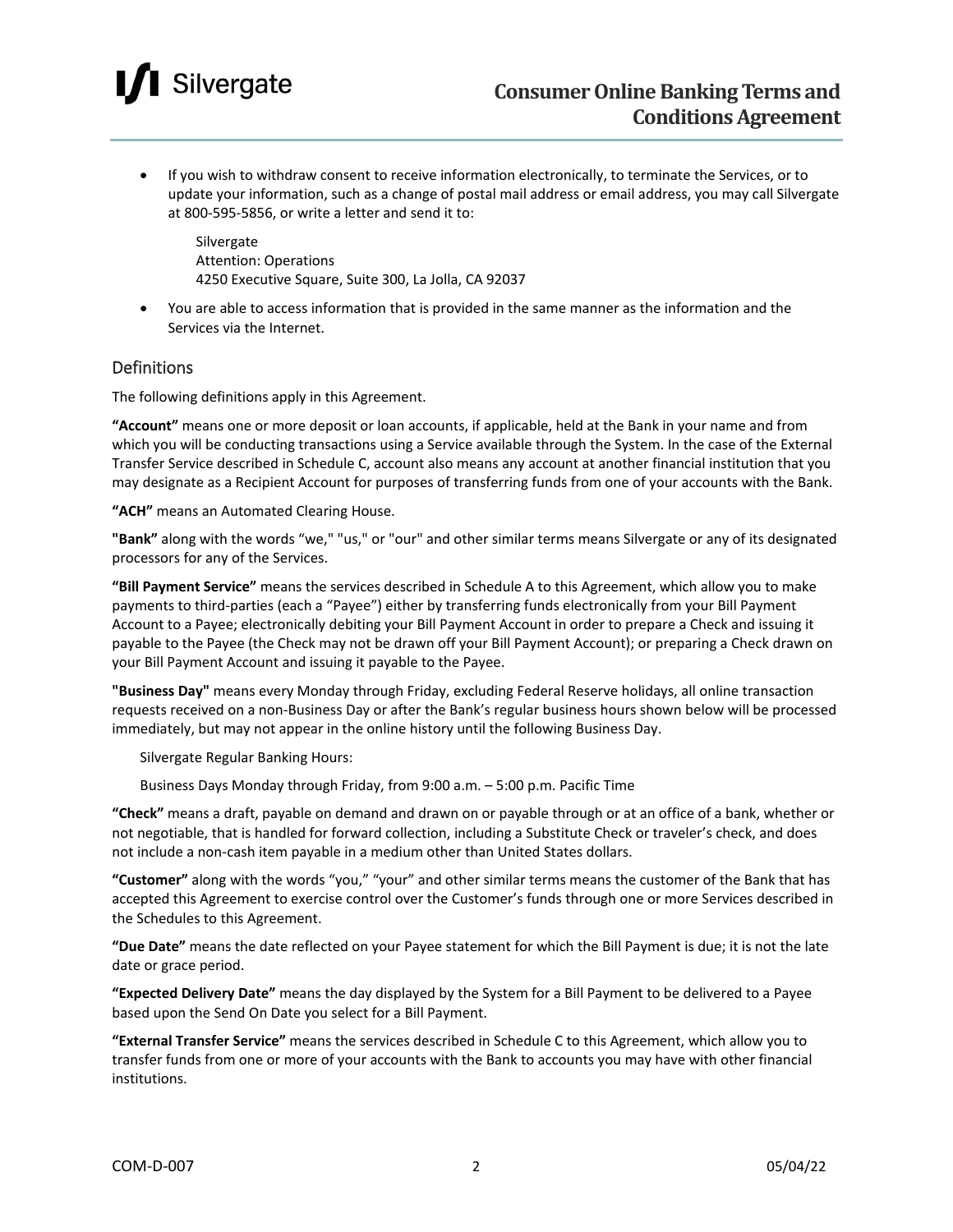

**"Image Exchange Item"** means a digitized image of an Item cleared and settled directly with another financial institution without conversion to a Substitute Check.

**"Item"** means a Check that is payable on demand, drawn on or payable through or at an office of a United States Financial Institution and payable or endorsed to you, and includes Substitute Checks and Image Exchange Items.

**"Mobile Banking Service"** means the services described in Schedule D to this Agreement, which allow you to conduct a range of financial transactions remotely using a mobile device such as a mobile phone or tablet, and using software, usually called an app, provided by the Bank for mobile banking purposes.

**"Password"** means a series of numbers, special characters and/or letters that you select after the initial System sign-on that establishes your connection to the Service(s). Silvergate will provide you with a temporary password for use during the initial sign-on process.

**"People Pay Service"** or **"P2P Transfer Service"** means the services described in Schedule B to this Agreement, which allow you to transfer funds from one of your accounts with the Bank to an account of another person at a different financial institution.

**"Product"** means, collectively, the procedures, protocols, and software used by the Bank and its licensors and contractors in connection with the electronic processing of Items, and includes without limitation the Mobile Banking Service described in Schedule D to this Agreement.

**"Sender"** means you when you are making a Transfer using the External Transfer Service described in Schedule C to this Agreement.

**"Send On Date"** means the day you select to send a Bill Payment to a Payee, which is also the day your Bill Payment Account will be debited, unless the Send On Date falls on a non-Business Day in which case it will be considered to be the previous Business Day.

**"Substitute Check"** means a paper reproduction of an Item that satisfies the requirements and definition of "substitute check" set forth in Regulation CC.

**"System"** means the Consumer Online Banking System, an Internet-based system providing access to your account(s) under the terms set forth in this Agreement.

**"Transfer"** means a transfer of funds from one of your accounts with the Bank to an account you maintain with another United States Financial Institution, as described in the External Transfer Service Schedule C to this Agreement.

**"United States Financial Institution"** means (i) any person, located in the United States, engaged in the business of banking; (ii) a Federal Reserve Bank; (iii) a Federal Home Loan Bank; and (iv) to the extent it acts as a payor, the U.S. Treasury, the U.S. Postal Service, or a State or local government.

**"User ID"** means the unique user identification code that gives you access to the Online Banking System.

#### Access to the System and Services

Silvergate will provide online instructions describing how to use the System and all related Services. To gain access to the System and its Services you will need your Access ID and your Password.

To use the Service, you must have access to one or more of the following browsers and operating systems:

| <b>Browser</b>  | Windows 8.1 | Windows 10 | Mac OS X 10.15.5<br>(Catalina ™) | Mac OS X 11.2 (Big<br>$Sur_{TM}$ |
|-----------------|-------------|------------|----------------------------------|----------------------------------|
| Microsoft Edge™ | N/A         | 93.0       | 93.0                             | 93.0                             |
| Google Chrome™  | 93.0        | 93.0       | 93.0                             | 93.0                             |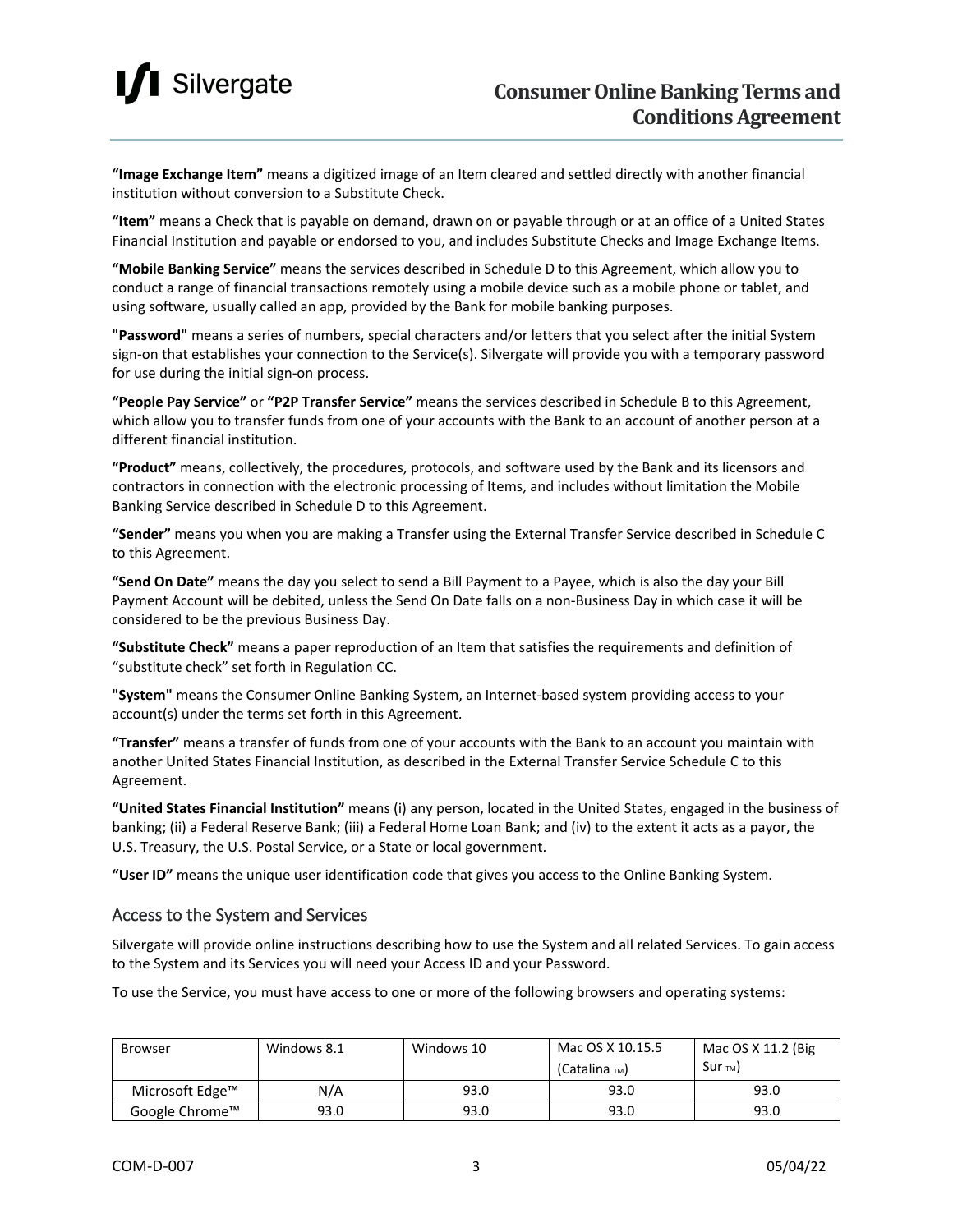

| ക<br><br>. .<br>----                        | ---<br>. . | $\sim$ $\sim$<br>- - | ----<br>$ -$       | $\sim$ $\sim$<br>. .<br>$ -$ |
|---------------------------------------------|------------|----------------------|--------------------|------------------------------|
| $\cdot$ $\approx$<br>.<br>116<br>۰<br>_ _ _ | - -        | .                    | $\sim$<br>∍<br>ن⊥. | –…∪<br><u>. на с</u><br>$-$  |

Note: Cookies and JavaScript must be enabled.

For tablets:

| <b>Browser</b>            | Android 7.1.1 | iOS 14.4 |  |
|---------------------------|---------------|----------|--|
| Microsoft Edge™           | 46            | 46       |  |
| Google Chrome™            | 93            | 93       |  |
| Apple Safari <sup>®</sup> | N/A           |          |  |

For Desktops:

| <b>Browser</b>     | Windows 8.1 | Windows 10 | Java Runtime  |
|--------------------|-------------|------------|---------------|
|                    |             |            | Environment   |
| Microsoft Internet | 11.0        | 11.0       | JRE 1.8.0 301 |
| Explorer™          |             |            |               |
| Microsoft Edge*    | N/A         | 93         | JRE 1.8.0 301 |

Pop-up windows, session cookies and JavaScript must be enabled, and you must have an email address. You can add or delete any of your accounts from access to the System by calling the Bank at 800-595-5856. The Bank undertakes no obligation to monitor transactions through the System to determine that they are made on your behalf.

You will receive an Access ID and Password from the Bank prior to your initial login to the System. Your initial Access ID and Password will be automatically generated, and for security purposes you may be required to change your initial Access ID and Password upon your initial login to the System. You may change your Access ID after your initial login to the System to a combination of at least eight and a maximum of no more than 32 characters. Access IDs must include at least two letters, upper and/or lowercase; at least two numbers, and may contain authorized special characters. You determine what Password you will use and your Password is not communicated to the Bank. You agree that the Bank is authorized to act on instructions received under your Password. You accept responsibility for the confidentiality and security of your Password and agree to change your Password at least every 90 days. Users must select Passwords that contain a combination of at least eight and a maximum of 32 characters. Passwords must include at least two letters, upper and/or lowercase, at least two numbers, must be different from your Access ID, and may contain authorized special characters. Passwords should not be easy to guess. You will be forced to change your Password at your next login when your Password expires; however, the Bank has no obligation to verify that you have used a reasonable level of protection for your Password. Upon three unsuccessful attempts to use your Password, your access to the System will be locked. To re-establish your authorization to use the System, you must contact Customer Service at customerservice@silvergate.com, 858-362- 6300, or 800-595-5856.

You acknowledge and agree that the Bank, in granting your request, issues to you the Access ID and Password to facilitate your exclusive access to the System as requested and that the Access ID and Password shall be kept absolutely confidential by you to ensure that unauthorized System access and therefore unauthorized access to your accounts does not occur. The System automatically signs off after 20 minutes of inactivity and stores the user's 16 previous passwords to prevent reuse.

You agree and acknowledge that your Access ID and Password are authentication tools or methods used by the Bank to verify your identity and that the Bank may require you to use additional authentication tools or methods at any time and from time to time. Such additional authentication tools or methods may include, without limitations, challenge questions selected by you during enrollment or a one-time use password sent to your cellular phone number in the Bank's records. You further agree that if you do not use the Bank's additional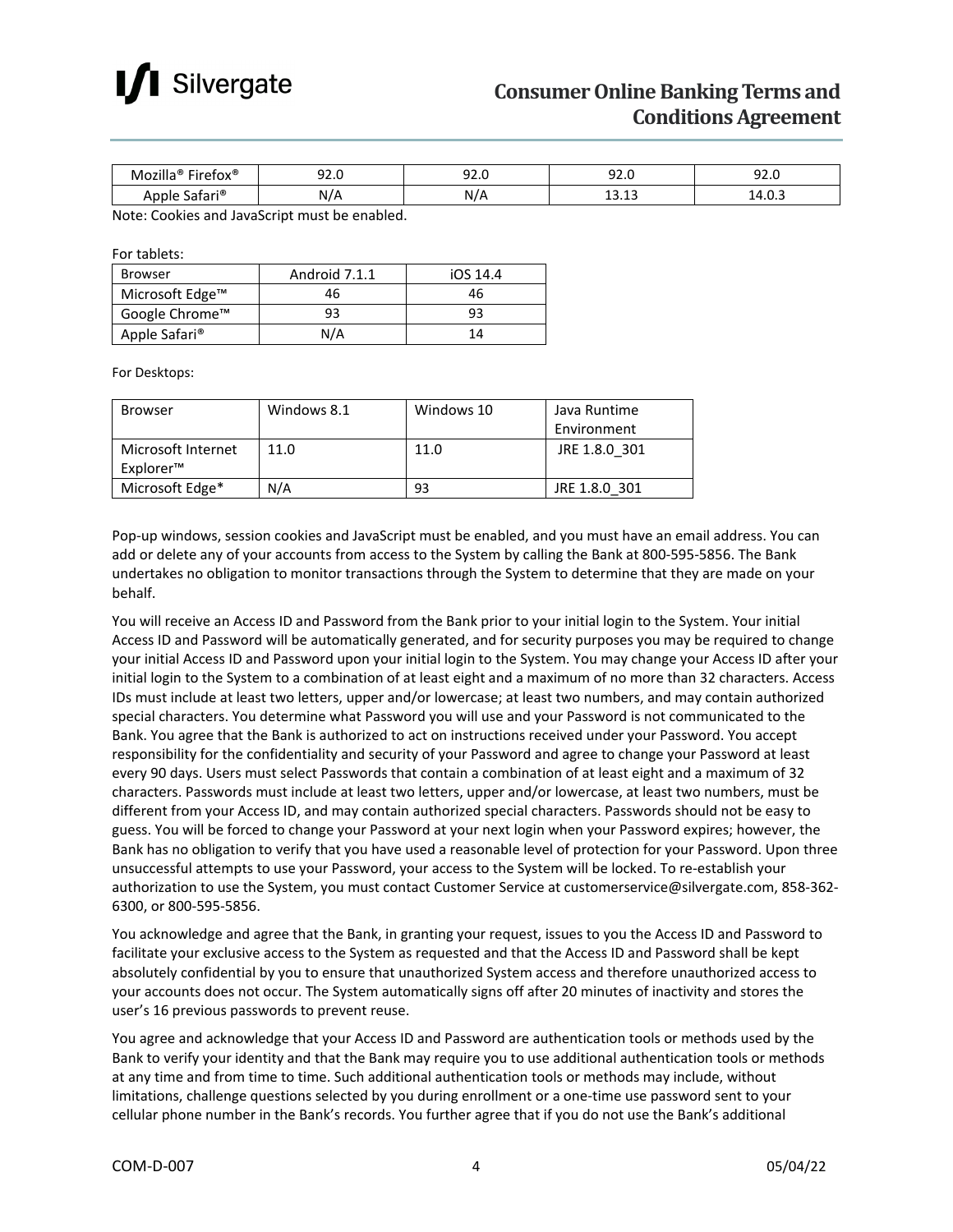### **I** Silvergate

authentication tools, if and when they become available, then your access and use of the System may be limited or you may not be able to use the Services.

#### Hours of Operation

The System and Service(s) are generally available 24 hours a day, 7 days a week, except during special maintenance and upgrade periods. When this occurs the System and Services will not be available.

#### Fees

Currently there is no associated fee to access the System. If and when fees are assessed, a minimum of 30 days' notice will be given to Consumer Online Banking customers.

#### Use of Your Security Password

The safety of our customers' accounts and account information is of paramount importance to Silvergate. We go to great lengths to protect confidentiality and the security of your account, and urge you to do the same. You agree not to allow anyone to gain access to the System or to let anyone know your Access ID or Password. You agree to assume responsibility for all transactions initiated through the System with your Access ID, up to the limits allowed by applicable law. While the Bank continues to provide our customers with the level of online security we believe necessary and appropriate, customers who share their Access IDs and Passwords are giving up the full benefit of our security measures and legal protections to which they may be entitled. No representative from Silvergate will ever call or email and ask for your Access ID or Password; however, if you contact Silvergate you may be asked for your Access ID and other personal information to verify your identity.

#### If Your Password Has Been Lost or Stolen

If your Password has been lost or stolen, call Silvergate immediately at 800-595-5856. Telephoning Silvergate is the best way of minimizing your losses---DO NOT USE EMAIL TO NOTIFY US. You may also restore the security of your account Services by immediately changing your Password. If you believe your Password has been lost or stolen and you notify us within two Business Days after you learn of the loss or theft, you can lose no more than \$50.00 if someone uses your Password to conduct unauthorized electronic funds transfers without your permission. If you do NOT notify us within two Business Days after you learn of the loss or theft of your Password, and we can prove we could have stopped someone from using your Password to conduct unauthorized electronic funds transfers without your permission if you had told us, you could lose as much as \$500.00.

#### Banking Transactions with Consumer Online Banking

In addition to viewing account information, you may use the Consumer Online Banking System to conduct the following transactions:

- Transfer funds among your linked checking and savings accounts.
- Stop Payment Authorizations You may complete a stop payment request online. A fee will apply to each stop payment request placed. Please refer to the Bank's Schedule of Fees and Charges. Stop payment requests placed after regular banking hours may not be processed until the next Business Day. Your online request to place a stop payment will be your electronic signature authorization to complete the stop payment order.
- Send Bill Payments through our Consumer eBanking Bill Pay module.
- Send ACH payments to others via PeoplePay.
- Send ACH payments to other bank accounts owned by you via External Transfers.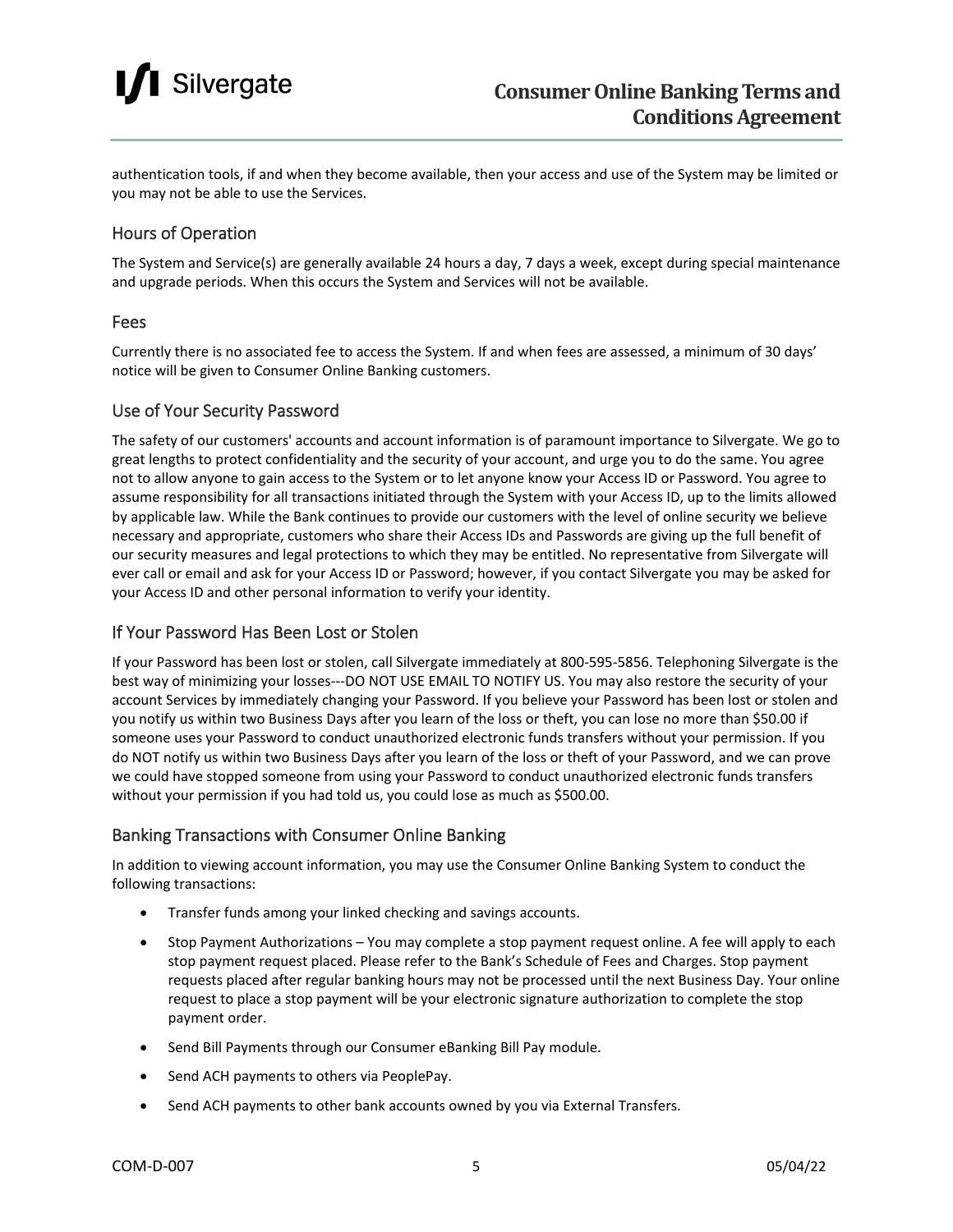

- Order or re-order Checks.
- View e-Statements.

New services may be introduced for Consumer Online Banking from time to time. We will notify you of the existence of these new services. By using these services when they become available, you agree to be bound by the rules that will be made available to you concerning these services.

#### **Statements**

You will continue to receive your regular account statement either monthly or quarterly, depending on the type of account, unless you elect to use our eStatement service.

#### If Your Statement Shows Transfers That You Did Not Make

If your statement shows transfers that you did not make, notify Silvergate immediately at 800-595-5856, or write a letter and send it to:

Silvergate Attention: Operations 4250 Executive Square, Suite 300, La Jolla, CA 92037

If you do not notify Silvergate within sixty (60) days after the statement was mailed to you, you may not recover any money lost after the sixty (60) days which would not have been lost if we had been notified in time.

#### Errors and Questions

In case of errors or questions regarding Online Banking or any of its Services, you may call Silvergate at 800- 595- 5856, or write a letter and send it to:

Silvergate Attention: Operations 4250 Executive Square, Suite 300, La Jolla, CA 92037

We must hear from you at the specified telephone number or address no later than sixty (60) calendar days after we sent you the first statement on which the problem or error appeared. We will need:

- Your name and account number.
- A description of the error or the transfer in question, and an explanation concerning why you believe it is an error or needs more information.
- The dollar amount of the suspected error.
- The date on which it occurred.

If the report is made orally, we may require that you send the complaint or question in writing within ten (10) Business Days from your initial contact. We will notify you with the results of the investigation within ten (10) Business Days after you contact us and will correct any error promptly. If more time is needed, however, we may, at our sole discretion, take up to forty-five (45) calendar days to investigate a complaint or question. If this occurs, we will credit your account within ten (10) Business Days for the amount you think is in error. This will allow you to use the money during the time it takes us to complete our investigation. If your complaint or question is not received in writing within ten (10) Business Days from your original contact, we may not credit your account until the investigation is completed.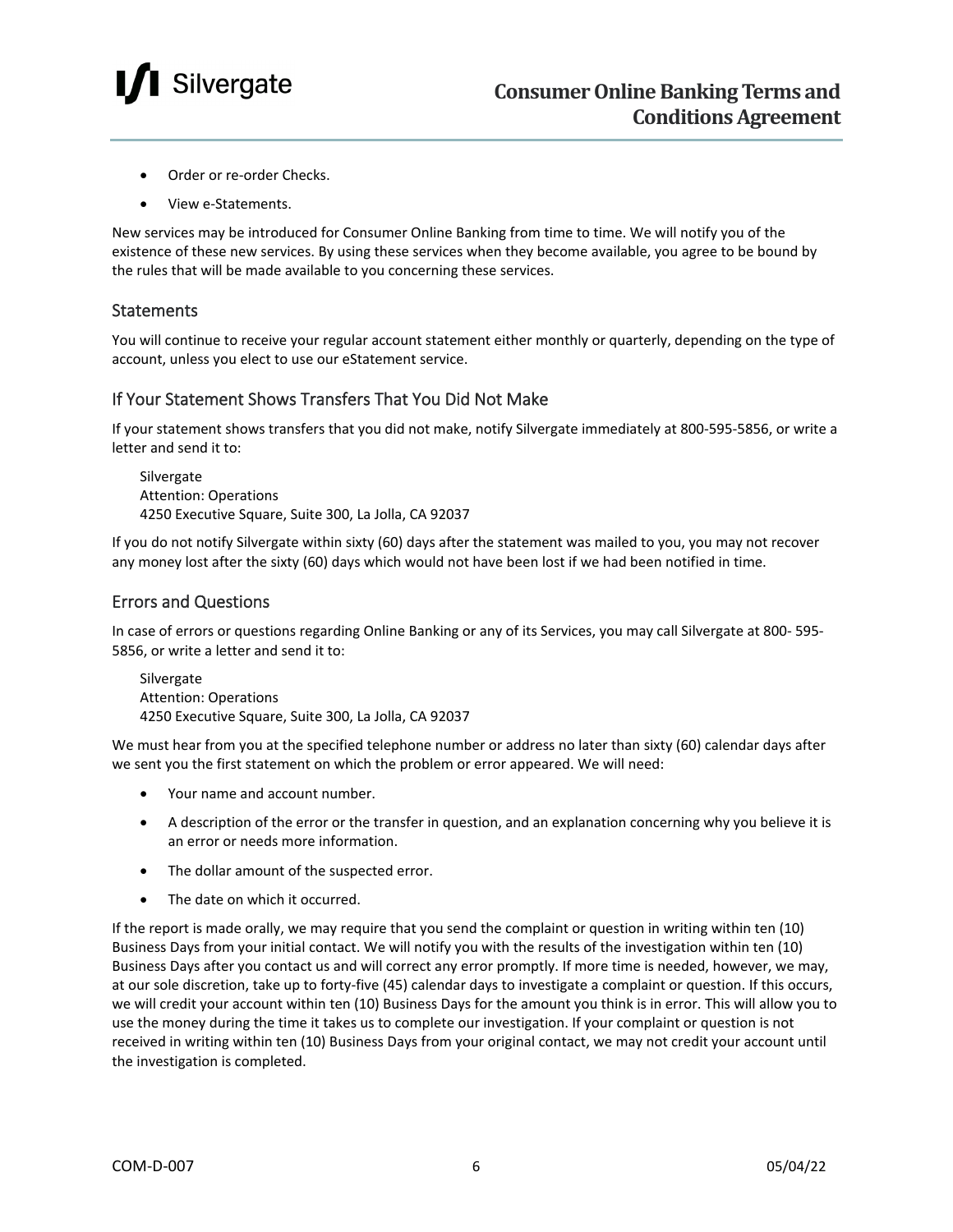

If your notice of error concerns a transaction that occurred during the first thirty (30) days after the first deposit to the account was made, the applicable time periods are twenty (20) Business Days instead of ten (10) Business Days and ninety (90) calendar days instead of forty-five (45) calendar days.

If we determined that no error occurred, we will send you a written notice within three (3) Business Days after the Bank's decision on the matter. You may request copies of the documents that were used in the investigation.

You agree that we may respond to you by email with regard to any claim of unauthorized electronic fund transfer related to the Service. Any such electronic mail sent to you by Silvergate shall be considered received within three (3) Business Days of the date sent by Silvergate, regardless of whether or not you sign on to the System within that time frame.

#### Limit of Silvergate's Responsibility

Silvergate agrees to make reasonable efforts to ensure full performance of Consumer Online Banking. We will be responsible for acting only on those instructions sent through Consumer Online Banking which are actually received, and cannot assume responsibility for circumstances over which the Bank has no direct control. This includes but is not limited to, the failure or malfunction of communication facilities, which may affect the accuracy or timeliness of messages you send. Silvergate is not responsible for any losses should you give incorrect instructions, or if your payment instructions are not given sufficiently in advance to allow for timely payment or delays in mail service.

Any information you receive from us is believed to be reliable. However, it can only be provided on a best-efforts basis for your convenience and is not guaranteed. Silvergate is not liable for any deficiencies in the accuracy, completeness, availability, or timeliness of such information, or for any investment or other decision made using this information.

Silvergate is not responsible for any fees incurred for Internet access, or for any computer virus or related problems that may be attributable to services provided by any Internet service provider.

You are responsible for obtaining, installing, maintaining, and operating all computer hardware and software necessary for performing Consumer Online Banking. We will not be responsible for any errors or failures from the malfunction or failure of your hardware or software.

The limit of our liability shall be as expressly set forth herein. Under no circumstances will Silvergate be liable in contract, tort, or otherwise for any special, incidental, or consequential damages, whether or not foreseeable. By consenting to use the Services, you agree to waive any and all rights to any of the aforesaid, and you acknowledge that the limit of your remedy is as otherwise expressly set forth herein.

#### Silvergate's Responsibility

Silvergate will be responsible for your losses, as allowed by law, if they were directly caused by our failure to:

- Complete an Electronic Funds Transfer as properly requested.
- Cancel an Electronic Funds Transfer as properly requested.

However, we will **NOT** be responsible for your losses if:

- Through no fault of ours, you do not have enough money in your account to make the transfer.
- Through no fault of ours, the transaction would have caused you to exceed your available credit.
- Circumstances beyond our control (e.g., fire, flood, power outage, mail delivery delays, equipment or technical failure or breakdown) prevent the transfer, despite reasonable precautions that we have taken.
- There is a hold on your account, or if access to your account is blocked in accordance with Bank policy.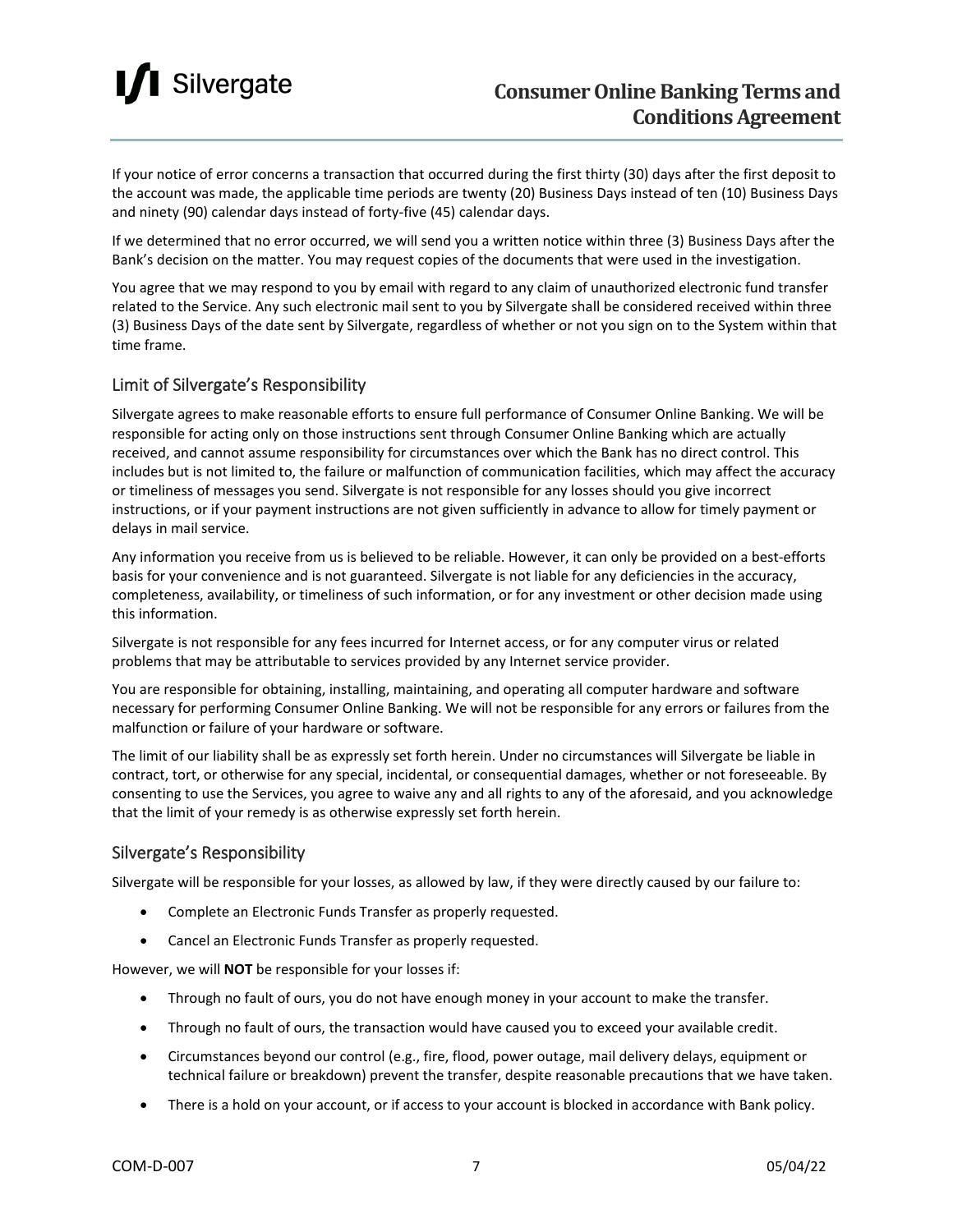

- Your funds are subject to legal process or other encumbrance restricting the transfer.
- Your transfer authorization terminates by operation of law.
- You believe someone has accessed your accounts without your permission and you fail to notify us immediately.
- You have not properly followed the scheduling instructions, included in this Agreement, to make a transfer or the Payee refuses the Service.
- For the failure of any Payee to correctly account for or credit the payment in a timely manner.
- We have received incomplete or inaccurate information from you or a third-party involving the account or transfer.
- For changes to the Payee's address or account number (unless you have advised us of the change within three (3) Business Days in advance).
- We have a reasonable basis for believing that unauthorized use of your Access ID, Password or account has occurred or may be occurring, or if you default under this Agreement or any of the Other Agreements with us, or if we or you terminate this Agreement.

There may be other exceptions stated in this agreement and in other agreements with you. In no event shall we be liable for damages in excess of your actual loss due to our failure to complete a transfer, and we will not be liable for any incidental or consequential damages.

If any of the circumstances listed above shall occur, we shall assist you, with reasonable efforts, in taking appropriate corrective action to reprocess the transactions that may not have been completed or to correct incorrect transactions that have been processed.

#### Electronic Mail (Email)

**If you send Silvergate an electronic mail message through the Service, Silvergate will be deemed to have received it on the following Business Day.**

Emails will be answered within a reasonable timeframe.

**You should not rely on electronic mail if you need to communicate with Silvergate immediately (e.g., if you need to report an unauthorized transaction from one of your accounts, or if you need to stop a payment that is scheduled to occur).**

You agree that Silvergate may respond to you by electronic mail with regard to any matter related to the Service, including responding to any claim of unauthorized electronic funds transfer that you make. Any such electronic mail sent to you by us shall be considered received within three (3) days of the date sent by us, regardless of whether or not you sign on to the Service within that time frame.

#### Alerts/Messages

Internet banking alerts allow you to set up automated alert events based on your own criteria. Alerts may be sent via email or in an online message box within Consumer Online Banking, or both. Email alerts will be sent to the email address you provide in creating the alert.

- The Bank may add or remove types of alerts from time to time.
- If you change your email address you are responsible for changing this in the alerts you have already set up.
- You agree that alerts may be delayed or prevented for a variety of reasons.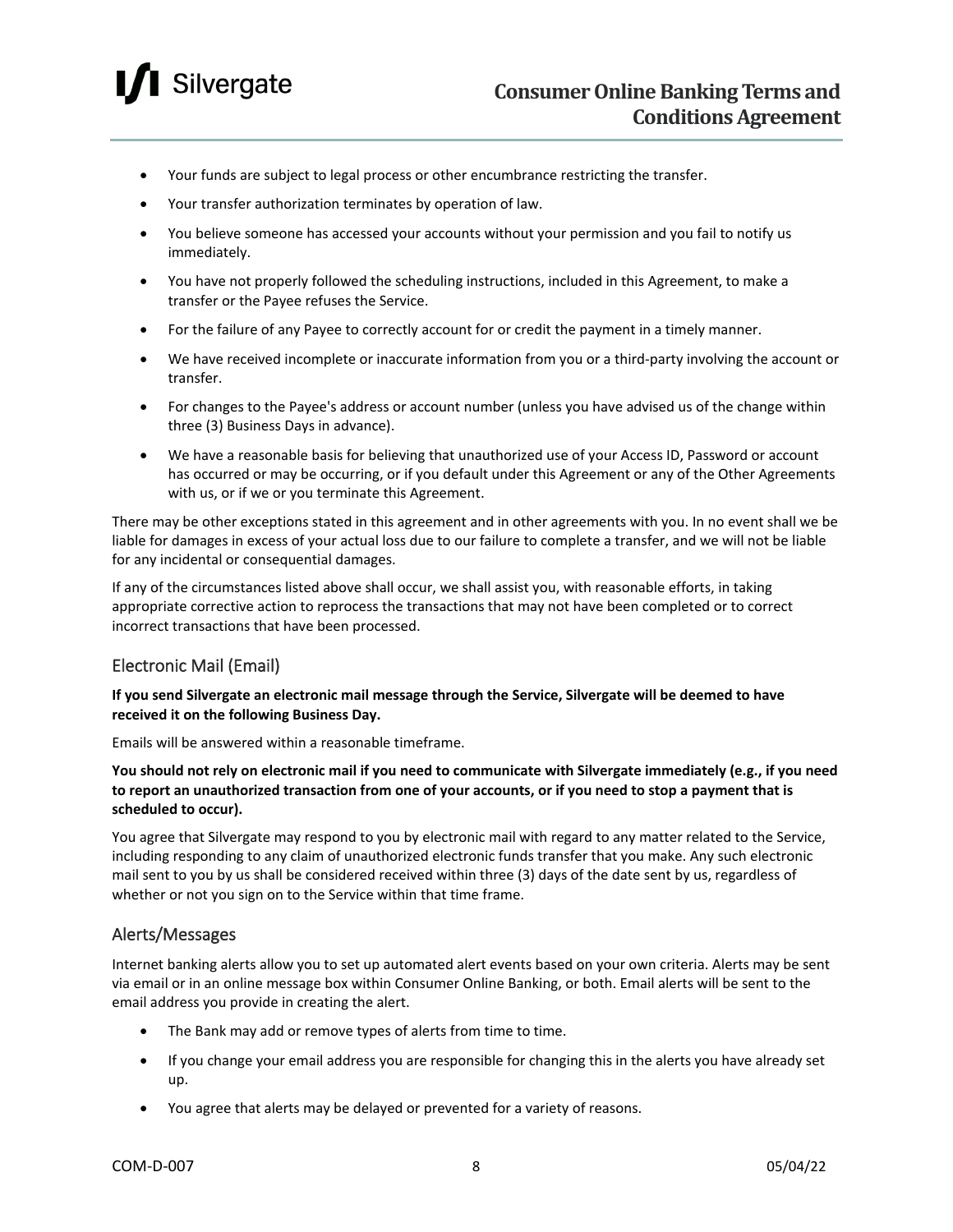

- We do not guarantee the delivery or validity of the contents of any alert.
- You agree that we shall not be liable for any delays, delivery failure or misdirected delivery of any alert.
- You agree that we shall not be liable for any actions taken or not taken by you or anyone else in reliance of an alert.
- The Bank will never include your password or full account number in an email alert, however you understand that alerts may include your name and some information about your accounts.
- Unfulfilled events (events that do not happen) will only remain on the system for 999 days. You will not be notified when they are removed.
- Distributed events (events that have happened and have been viewed) will remain on the system for 30 days.

#### Modifications to this Agreement

Silvergate may modify the terms and conditions applicable to either the System or any Service from time to time upon mailing or delivering a notice of the modifications to you at the address shown on our account records, and the revised terms and conditions shall be effective at the earliest date allowed by applicable law. We may send any notice to you via electronic mail and you will have been deemed to have received it three (3) days after it is sent. We reserve the right to terminate this Agreement and your use of the System and Services in whole or in part at any time without prior notice.

#### Disclosure of Information to Third-Parties/Privacy Policy

A copy of Silvergate's Privacy Policy is available upon request at any of our branches, or can be mailed to you upon request by calling Silvergate at 800-595-5856, or writing a letter and sending it to:

**Silvergate** Attention: Operations 4250 Executive Square, Suite 300, La Jolla, CA 92037

You may also access the Bank's Privacy Policy at:<https://www.silvergate.com/privacy>

By registering to use the System, registering for a new Service, or continuing to use the System and Services following your registration, you authorize the collection, use, and disclosure of personal information by Silvergate as provided under the then-current Silvergate Privacy Policy.

#### Inactivity/Termination

You are responsible for complying with all the terms of this Agreement and with the terms of the Other Agreements governing the deposit accounts which you access using the Online Banking System. We can terminate your Consumer Online Banking privileges (including the Bill Payment Service) under this Agreement without notice to you for any reason; if you do not comply with this Agreement or the Other Agreements governing your deposit or loan accounts, or your accounts are not maintained in good standing. We will promptly notify you if we terminate this Agreement or your use of the services for any other reason.

We may convert your account to inactive status if you do not sign on to the System or have any transaction scheduled through the System during any consecutive 365-day period. If your account is considered inactive, you must contact us to have the System activated before you will be able to use any Service to schedule any transaction through the System.

To cancel the Consumer Online Banking, you must notify Silvergate in writing. Your notification should include your name, address and the effective date to stop the service(s). When Online Bill Payment is terminated, any pre-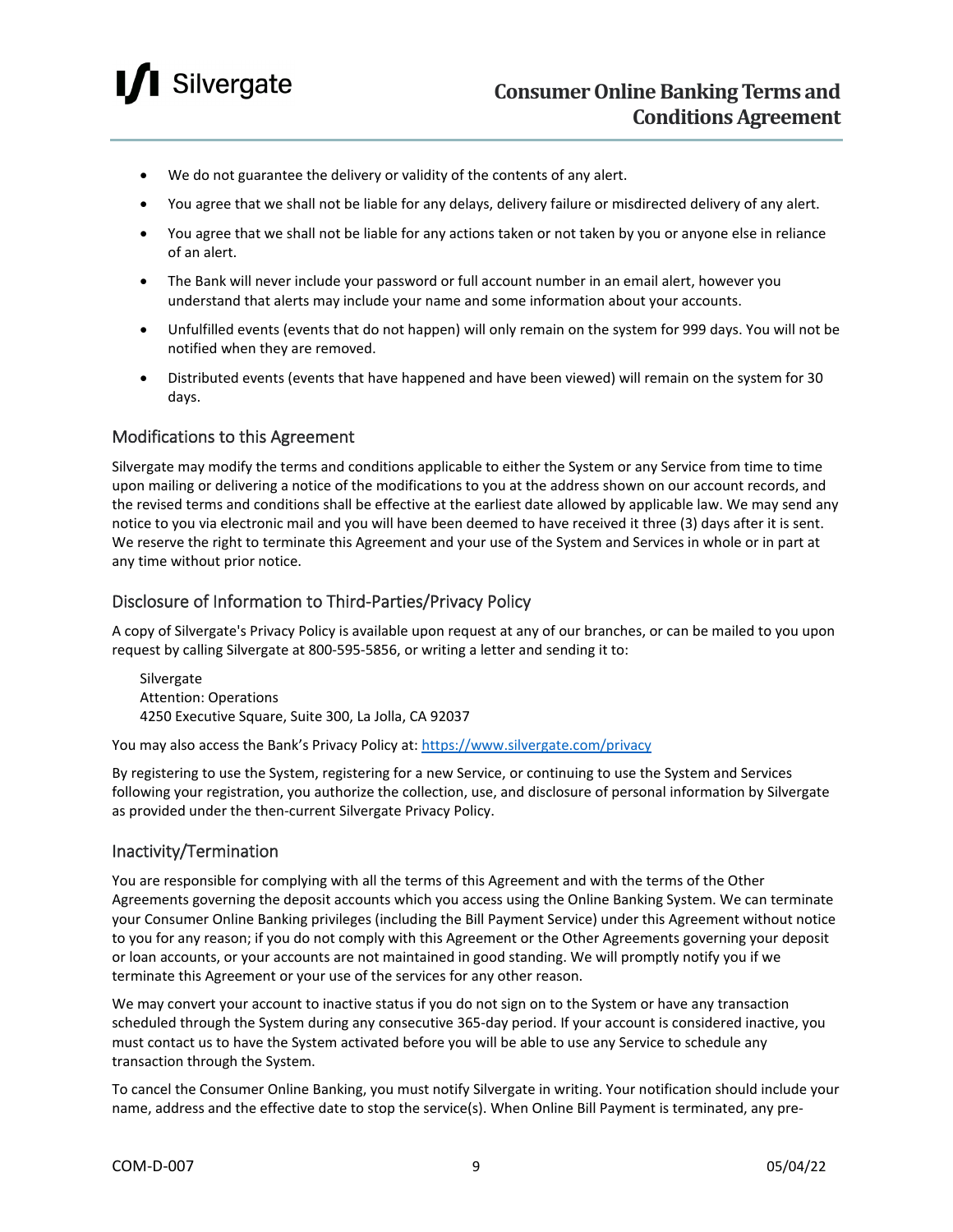### **I** Silvergate

scheduled bill payments made through Consumer Online Banking will also be terminated. These written requests should be mailed to:

Silvergate Attention: Operations 4250 Executive Square, Suite 300, La Jolla, CA 92037

#### Governing Law

This Agreement is governed by the laws of the State of California and applicable federal law(s).

#### Fee Schedule

Silvergate offers the benefits and convenience of the Consumer Online Banking service to you at no monthly charge. Account research, stop payment charges and Bill Payment Services will be assessed at the rates published in Silvergate's Personal Schedule of Fees and Charges disclosure and applicable account disclosures and deducted from your Silvergate account.

These fees are subject to change. Silvergate will notify you in writing regarding any fee changes at least thirty (30) days in advance of the effective date of these changes.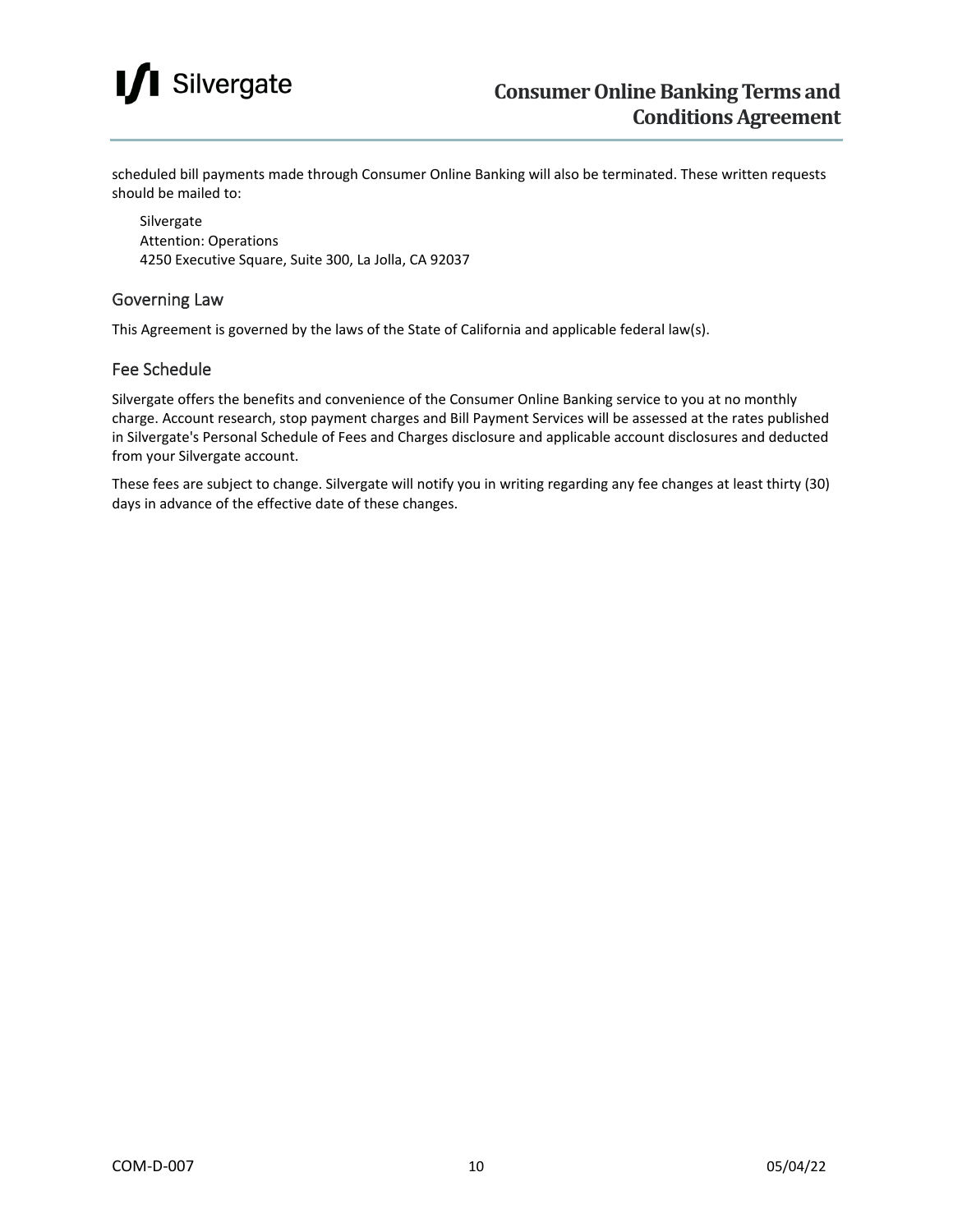

#### Schedule A – Bill Payment Service Terms and Conditions

The following terms and conditions apply to the Customer's use of the Bill Payment Service.

**1. Set up and Processing.** You must designate the Bill Payment Account from which Bill Payments will be debited. In order to make Bill Payments to third-party Payees through the Bill Payment Service, the Payee must be on your authorized list of Payees. You can add a Payee to your authorized list by using the System. If the Bill Payment Service approves your Payee, then the Bill Payment Service will place the Payee on your list of authorized Payees. Your Bill Payment instructions via the System must provide the complete name of the Payee, the account number, and the Payee's remittance address, all exactly as shown on the Payee statement; the amount of the payment; and the Send On Date, which will be the day your Bill Payment will be debited from your Bill Payment Account.

The Bill Payment Service nor the Bank is responsible if a Bill Payment is not made to a Payee because you provided the Bill Payment Service with incomplete, incorrect or outdated information regarding the Payee or you attempted to make a Bill Payment to a Payee that is not on your list of authorized Payees. If a Bill Payment request "rejects" due to incorrect information (i.e. wrong account number), then the Bank will receive notification of the rejected Bill Payment request from the Bill Payment Service on the Business Day following the day your Bill Payment Account was debited. However, your Bill Payment Account may not be recredited for the rejected Bill Payment request immediately if the Payee of the rejected Bill Payment is an electronic Payee. Specifically, the Bank will recredit your Bill Payment Account for a rejected Bill Payment request when the Bank receives the credit from the Bill Payment Service; however, since the Bill Payment Service often pays your Bill Payment requests before debiting your Bill Payment Account you may not have to wait for the Bill Payment Service to recredit your Bill Payment Account. Also, you agree that if your Bill Payment Account receives the recredit for the rejected Bill Payment request via ACH, then the Bank is not required to give you next day notice of the ACH credit and that notification is sufficient by posting the recredited amount to the Bill Payment Account via the System and listing it on your periodic statement. You may resubmit the Bill Payment request once you have sufficient available funds. You accept responsibility to correct the Payee information before resubmitting the rejected Bill Payment Request.

The Bank reserves the right to refuse to pay any Payee designated by you. If the Bank does so, then the Bill Payment Service will notify you promptly.

**2. Bill Payment Scheduling.** You schedule Bill Payments by selecting a Send On Date – the date on which the payment will be processed – and the System will then display an Expected Delivery Date for the payment. You may input Bill Payments up until 1:00 p.m. Pacific Time and select the Send On Date that the payment will be processed and your account debited. Before making your final selection of the Send On Date you should be satisfied that the Expected Delivery Date will be prior to the payment's Due Date (see the following paragraph for time considerations in this regard). Your Account will be debited on the night of the Send On Date. If your Bill Payment Account does not have sufficient funds to complete the transaction, the Bank will suspend the payment.

You understand and agree that the Bill Payment Service and the Bank are not responsible for the timely delivery of mail or the improper transmission or handling of payments by a third-party such as the failure of the Payee to properly post a Bill Payment to your account of the Payee. Further, you agree and understand that you must select a Send On Date that will allow for sufficient time for the Payee to receive the Bill Payment prior to the Due Date, which depends on whether the Payee is set up to accept electronic Bill Payments (which generally requires an Expected Delivery Date that is at least three (3) Business Days prior to the Due Date) or is set up for non-electronic Bill Payments (which generally requires an Expected Delivery Date that is up to five (5) Business Days prior to the Due Date). If you are unsure as to whether a particular Payee on your authorized list of Payees is an electronic Payee, then you should select a Send On Date for which the Expected Delivery Date is at least eight (8) Business Days prior to the Due Date.

**3. Expedited Bill Payments.** Certain Payees may be eligible to receive an expedited Bill Payment. If you attempt to initiate an expedited electronic payment, the System will determine and display to you an electronic delivery by date before you finalize the payment request. The Bank will process expedited Bill Payments several times throughout the Business Day. Expedited Bill Payments are validated for funds availability prior to a payment being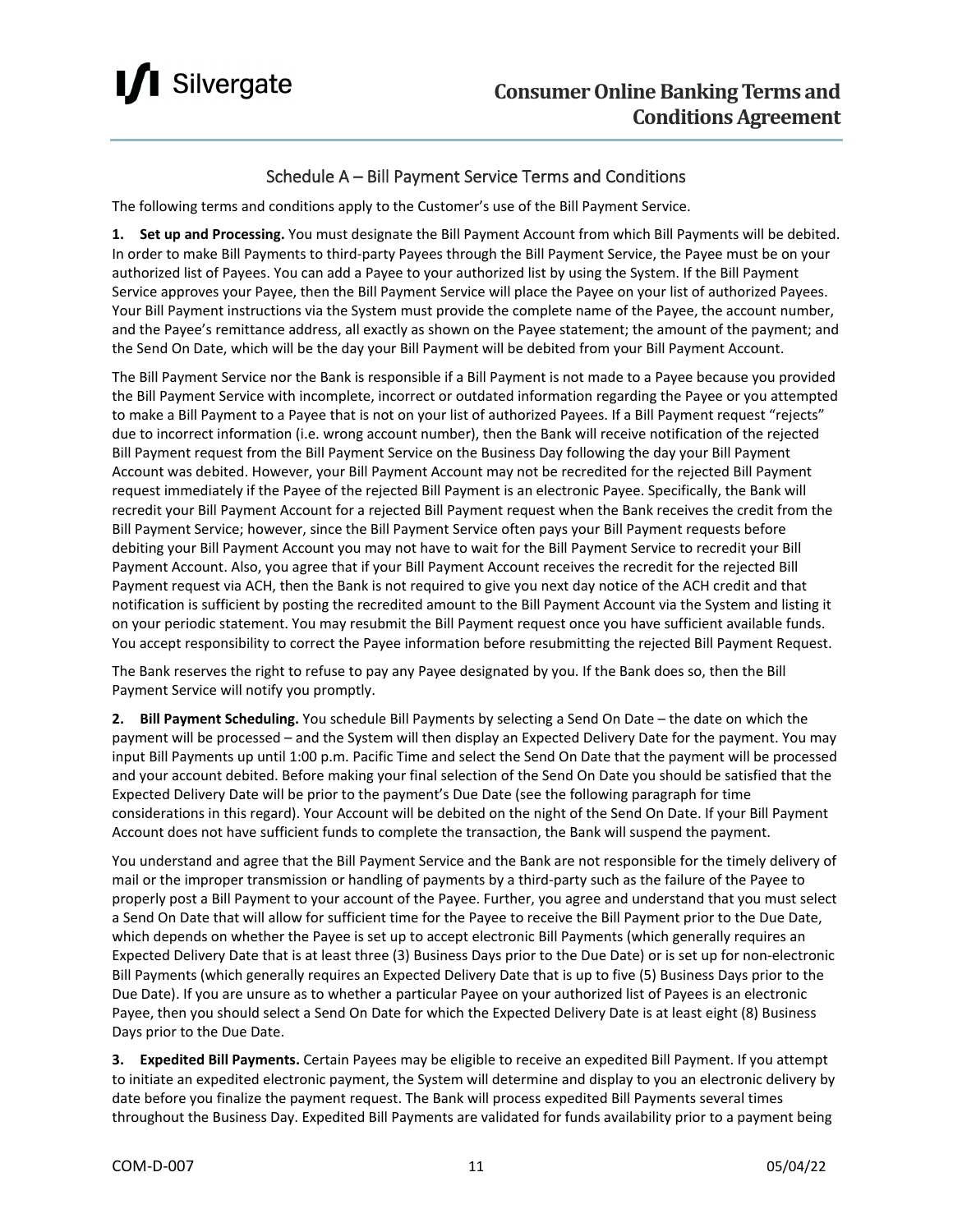### **I** Silvergate

made. If funds are not available to cover both the payment and the applicable convenience fee, the payment will be canceled and you will be notified of the cancellation through the System.

**4. Payment Authorization and Payment Remittance.** By providing the Bill Payment Service with names and account information of Payees to whom you wish to direct Bill Payments, you authorize the Bill Payment Service to follow the Payment Instructions that it receives through the System. In order to process your Bill Payments more efficiently and effectively, the Bill Payment Service may edit or alter Bill Payment data or data formats in accounts with Payee directives. When the Bill Payment Service receives a Payment Instruction, you authorize the Bill Payment Service to debit your Bill Payment Account and remit the funds on your behalf so that the funds arrive as close as reasonably possible to the Expected Delivery Date displayed by the System for the Send On Date you have selected. You also authorize the Bill Payment Service to credit your Bill Payment Account for payments returned to the Bill Payment Service by the United States Postal Service or Payee, or Bill Payments remitted to you on behalf of another authorized user of the Bill Payment Service.

The Bank will use its best efforts to make all your Bill Payments properly. However, the Bank shall incur no liability if the Bill Payment Service is unable to complete any Bill Payments initiated by you because of the existence of any one or more of the circumstances described below:

- (a) If, through no fault of the Bill Payment Service, your Bill Payment Account does not contain sufficient funds to complete the transaction or the transaction would exceed the credit limit of your overdraft account;
- (b) The payment processing center is not working properly and you know or have been advised by the Bill Payment Service about the malfunction before you executed the transaction;
- (c) You have not provided the Bill Payment Service with the correct Bill Payment Account information, or the correct name, address, phone number, or account information for the Payee; and/or,
- (d) Circumstances beyond control of the Bill Payment Service (such as, but not limited to, fire, flood, or interference from an outside force) prevent the proper execution of the transaction and the Bill Payment Service has taken reasonable precautions to avoid those circumstances.

Provided none of the foregoing exceptions are applicable, if the Bill Payment Service causes an incorrect amount of funds to be removed from your Bill Payment Account or causes funds from your Bill Payment Account to be directed to a Payee which does not comply with your Payment Instructions, then the Bank shall be responsible for returning the improperly transferred funds to your Bill Payment Account, and for directing to the proper Payee any previously misdirected transactions, and, if applicable, for any late payment related charges.

**5. Bill Payment Methods.** The Bank reserves the right to select the method in which to remit funds on your behalf to your Payee. These payment methods may include, but may not be limited to, an electronic payment, an electronic to check payment, or a laser draft payment (funds remitted to the Payee are deducted from your Bill Payment Account when the laser draft is presented to the Bank for payment). You agree that your Bill Payment requests may be charged against and debited from your Bill Payment Account without requiring your signature on the Item or Check and without prior notice to you.

**6. Bill Payment Cancellation Requests.** You may cancel or edit any Scheduled Payment (including recurring payments) by following the directions within the Bill Payment Service and the System. However, you must cancel the Scheduled Payment by logging onto System and the Bill Payment Service prior to 6:00 p.m. Pacific Time of the Send On Date of the particular Bill Payment you want to cancel. There is no charge for canceling or editing a Scheduled Payment. Once the Bill Payment Service has begun processing a Bill Payment it cannot be canceled or edited. However, you may be able to place a stop payment order on the Bill Payment request, as provided below.

**7. Bill Payment Stop Payment Requests.** The Bill Payment Service's ability to process a stop payment on a Bill Payment request will depend on the payment method and whether or not a check has cleared. If a Bill Payment has been sent electronically, a stop payment may not be placed on that payment. The Bill Payment Service may also not have a reasonable opportunity to act on any stop payment request on a Bill Payment after a Bill Payment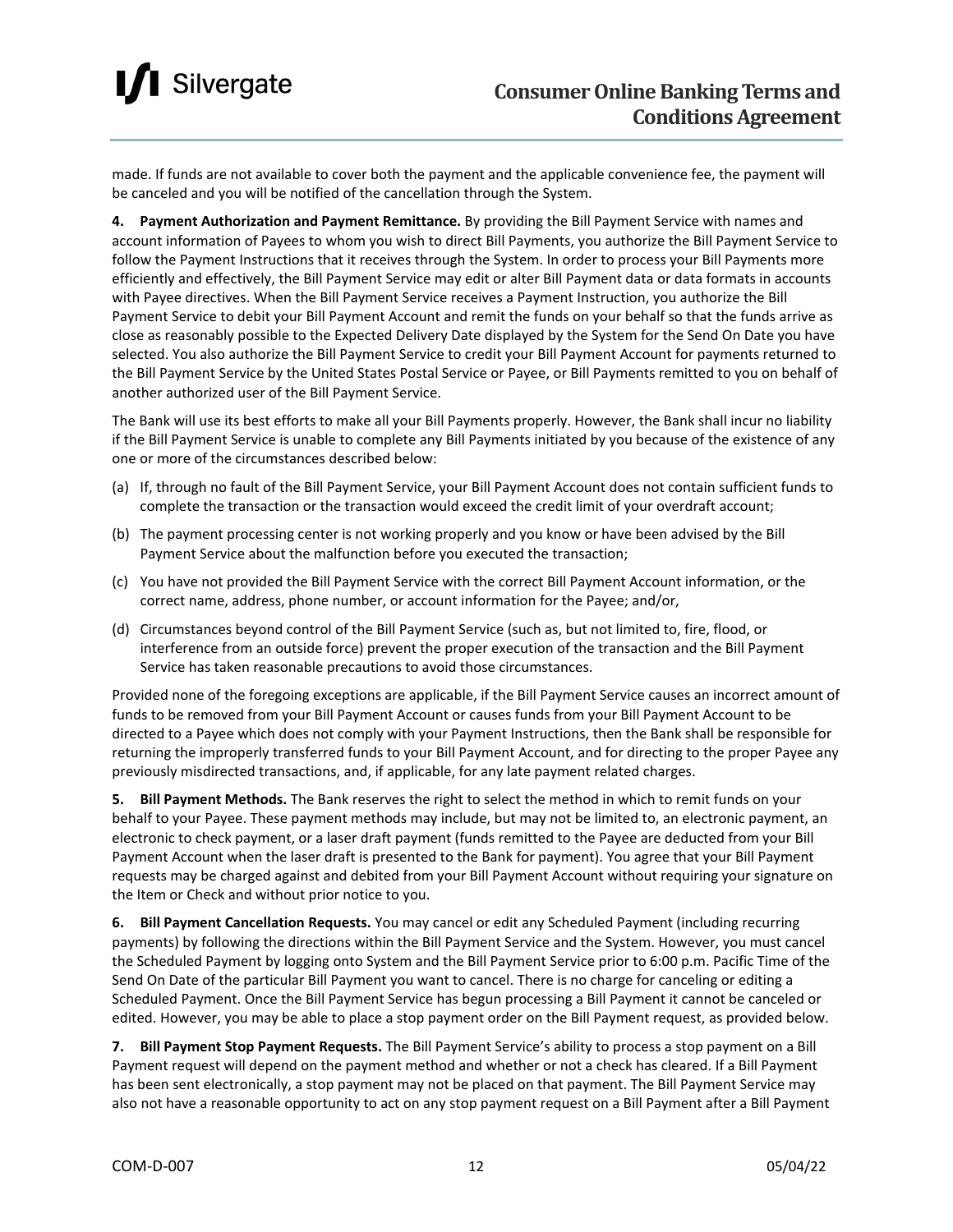

has been processed. If you desire to stop any Bill Payment that has already been processed, you must contact the Bank's Customer Service department. Although the Bill Payment Service will make every effort to accommodate your request, the Bill Payment Service will have no liability for failing to do so. The Bill Payment Service may also require you to present your stop payment request on a Bill Payment in writing within fourteen (14) days. The charge for each stop payment request on a Bill Payment will be the current charge for normal stop payment services as set out in the Fee Schedules.

Stop payment requests on a Bill Payment, whether oral, written or electronic, will be in effect for a period of six months. After six months, any stop payment request on a Bill Payment will terminate and must be renewed in order to continue the stop payment request for another six months. The Bank may pay any Bill Payment that is presented following the lapse of any stop payment request on a Bill Payment.

**8. Prohibited Payments.** Bill Payments to Payees outside of the United States or its territories are prohibited through the Bill Payment Service.

**9. Exception Payments.** Tax payments and court-ordered payments may be scheduled through the Bill Payment Service, however such payments are discouraged and must be scheduled at your own risk. In no event shall the Bill Payment Service or the Bank be liable for any claims or damages resulting from you scheduling of these types of payments. The Bank has no obligation to research or resolve any claim resulting from an exception payment. All research and resolution for any misapplied, misposted or misdirected payments will be the sole responsibility of you and not of the Bank.

**10. Bill Delivery and Presentment.** This feature is for the presentment of electronic bills only and it is your sole responsibility to contact your Payees directly if you do not receive your Payee statements. In addition, if you elect to activate one of the Bill Payment Service's electronic bill options, you also agree to the following:

- (a) The Bill Payment Service is unable to update or change your personal information such as, but not limited to, name, address, phone numbers and email addresses, with the electronic Payee. Any changes will need to be made by contacting the Payee directly. Additionally, it is your responsibility to maintain all usernames and passwords for all electronic Payee sites. You also agree not to use someone else's information to gain unauthorized access to another person's bill. The Bill Payment Service may, at the request of the Payee, provide to the Payee your email address, service address, or other data specifically requested by the Payee at the time of activating the electronic bill for that Payee, for purposes of the Payee informing you about the electronic bill feature of the Bill Payment Service and/or bill information.
- (b) Upon activation of the electronic bill feature the Bill Payment Service may notify the Payee of your request to receive electronic billing information. The presentment of your first electronic bill may vary from Payee to Payee and may take up to sixty (60) days, depending on the billing cycle of each Payee. Additionally, the ability to receive a paper copy of your statement(s) is at the sole discretion of the Payee. While your electronic bill feature is being activated it is your responsibility to keep your accounts current. Each electronic Payee reserves the right to accept or deny your request to receive electronic bills.
- (c) Your activation of the electronic bill feature for a Payee shall be deemed by the Bill Payment Service to be your authorization for the Bill Payment Service to obtain bill data from the Payee on your behalf. For some Payees, you will be asked to provide the Bill Payment Service with your user name and password for that Payee. By providing the Bill Payment Service with such information, you authorize the Bill Payment Service to use the information to obtain your bill data.
- (d) The Bank will use its best efforts to present all of your electronic bills promptly. In addition to notification within the Bill Payment Service, the Bill Payment Service may send an email notification to the email address listed for your Bill Payment Account. It is your sole responsibility to ensure that this information is accurate. In the event you do not receive notification, it is your responsibility to periodically logon to the Bill Payment Service and check on the delivery of new electronic bills. The time for notification may vary from Payee to Payee. You are responsible for ensuring timely payment of all bills.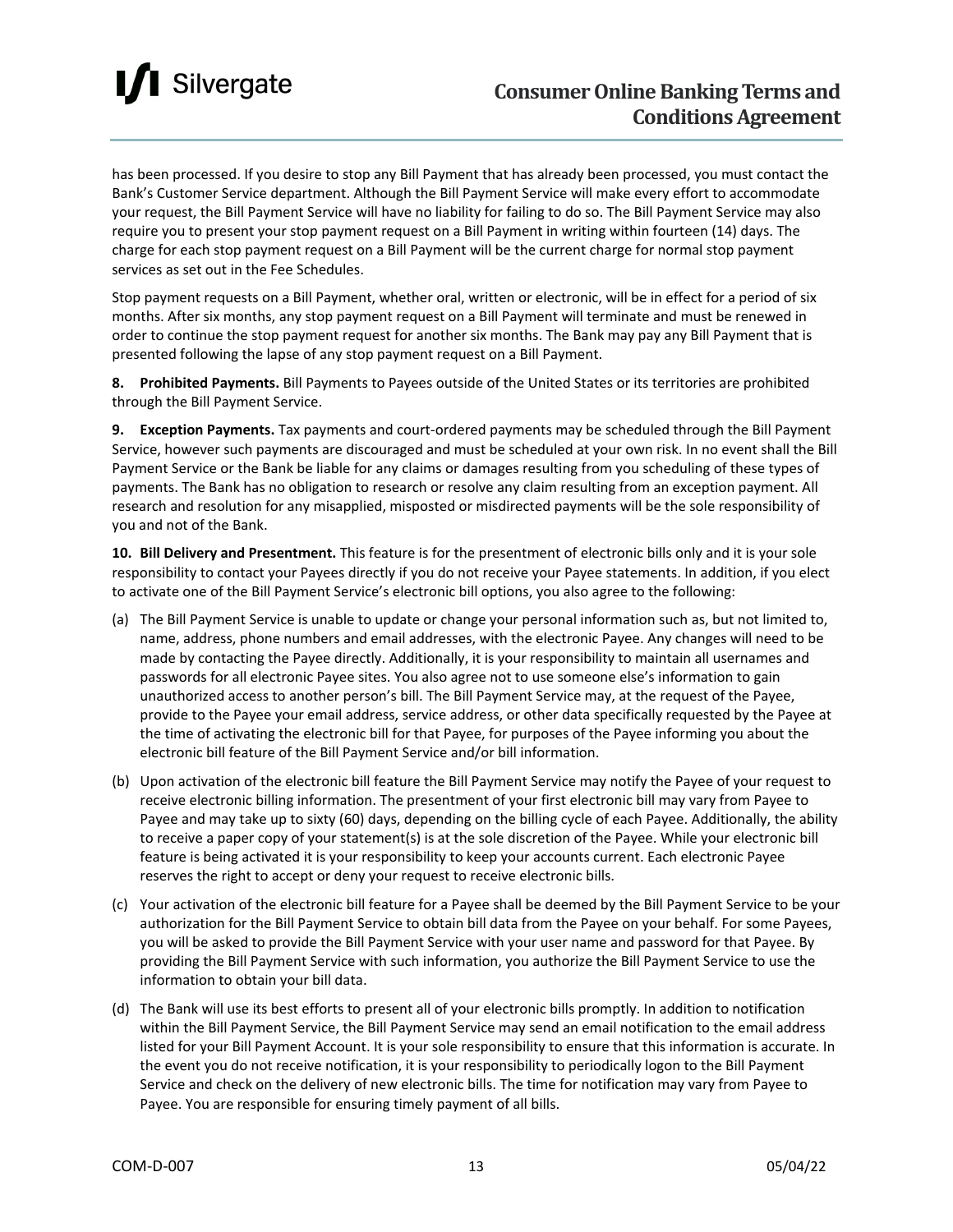### **I** Silvergate

- (e) The electronic Payee reserves the right to cancel the presentment of electronic bills at any time. You may cancel electronic bill presentment at any time. The timeframe for cancellation of your electronic bill presentment may vary from Payee to Payee. It may take up to sixty (60) days, depending on the billing cycle of each Payee. The Bill Payment Service will notify your electronic Payee(s) as to the change in status of your account and it is your sole responsibility to make arrangements for an alternative form of bill delivery. The Bank will not be responsible for presenting any electronic bills that are already in process at the time of cancellation.
- (f) Automatic, recurring electronic bill payments will require you to specify a payment date range in addition to selecting one of the following options: Always pay full balance, always pay minimum due or you may create your own rule such as "*Do not pay and send me an email if minimum balance is more than or equal to:"*. Should you choose to cancel or revoke a recurring authorization this must be received no later than 3 business days prior to processing. Once payment(s) are processed they cannot be cancelled or modified. Payments made after the cut off on a business day will be processed the next business day.
- (g) You agree to hold the Bank harmless should the Payee fail to deliver your statement(s). You are responsible for ensuring timely payment of all bills. Copies of previously delivered bills must be requested from the Payee directly.
- (h) The Bank is not responsible for the accuracy of your electronic bill(s). The Bank is only responsible for presenting the information the Bill Payment Service receives from the Payee. Any discrepancies or disputes regarding the accuracy of your electronic bill summary or detail must be addressed with the Payee directly.
- (i) This Schedule A of this Agreement does not alter your liability or obligations that currently exist between you and your Payees.

**11. Exclusions of Warranties. The Bill Payment Service and related documentation are provided "as is" without warranty of any kind, either expressed or implied, including, but not limited to, the implied warranties of merchantability and fitness for a particular purpose.**

**12. Service Fees and Additional Charges.** Any applicable fees will be charged regardless of whether the Bill Payment Service was used during the billing cycle. There may be a charge for additional transactions and other optional services. You agree to pay such charges and authorize the Bill Payment Service to deduct the calculated amount from your designated Bill Payment Account for these amounts and any additional charges that may be incurred by you. Any financial fees associated with your standard deposit accounts will continue to apply. You are responsible for any and all telephone access fees and/or Internet service fees that may be assessed by your telephone and/or Internet service provider.

**13. Failed or Returned Transactions.** In using the Bill Payment Service, you are requesting the Bank to make payments for you from your Bill Payment Account. If the Bill Payment Service is unable to complete the transaction for any reason associated with your Bill Payment Account (for example, there are insufficient funds in your Bill Payment Account to cover the transaction), the transaction will not be completed. In some instances, you will receive a return notice from the Bill Payment Service. In such case, you agree that:

- (a) You will reimburse the Bank immediately upon demand the transaction amount that has been returned to the Bill Payment Service;
- (b) For any amount not reimbursed to the Bill Payment Service within fifteen (15) days of the initial notification, a late charge equal to 1.5% monthly interest or the legal maximum, whichever rate is lower, for any unpaid amounts may be imposed;
- (c) You will reimburse the Bank for any fees imposed by the Bank as a result of the return;
- (d) You will reimburse the Bank for any fees it incurs in attempting to collect the amount of the return from you; and
- (e) The Bank is authorized to report the facts concerning the return to any credit reporting agency.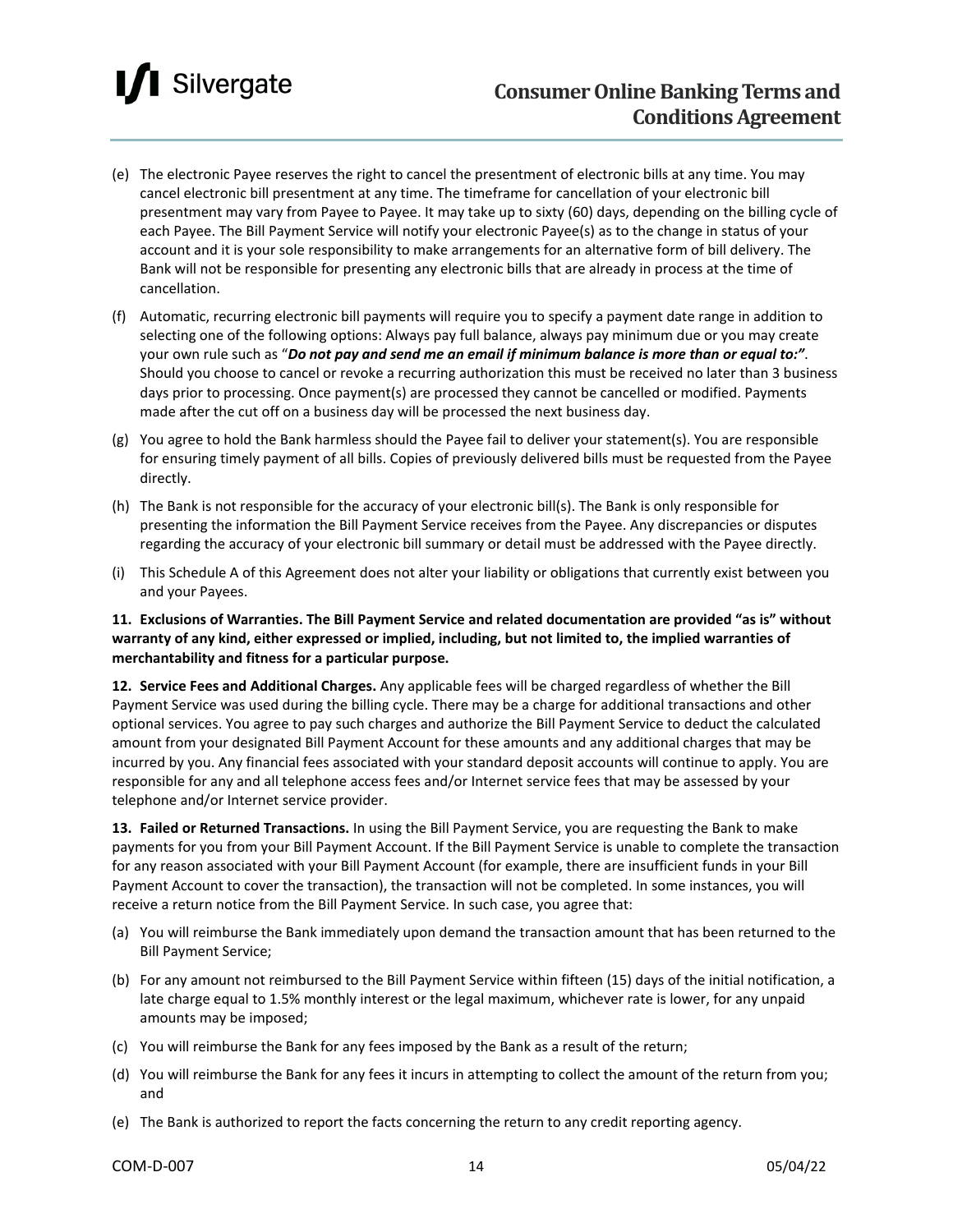**14. Alterations and Amendments.** The terms and conditions of this Agreement, applicable fees and service charges may be altered or amended by the Bank from time to time. In such event, the Bank shall provide notice to you. Any use of the Bill Payment Service after the Bank provides you a notice of change will constitute your agreement to such change(s). Further, the Bank may, from time to time, revise or update the applications, services, and/or related material, which may render all such prior versions obsolete. Consequently, the Bank reserves the right to terminate the terms and conditions of this Agreement as to all such prior versions of the applications, services, and/or related material and limit access to only the Bill Payment Service's more recent revisions and updates. In addition, as part of the Bill Payment Service, you agree to receive all legally required notifications via electronic means.

**15. Address or Banking Changes.** It is your sole responsibility to ensure that the contact information is current and accurate. This includes, but is not limited to, name, address, phone numbers and email addresses. Changes can be made by contacting the Bank 1-800-595-5856. Any changes in your Bill Payment Account should also be made in accordance with the procedures outlined within the application's Help files. All changes made are effective immediately for scheduled and future payments paid from the updated Bill Payment Account information. The Bank is not responsible for any payment processing errors or fees incurred if you do not provide accurate Bill Payment Account or contact information.

**16. Bill Payment Service Termination, Cancellation, or Suspension.** In the event you wish to cancel the Bill Payment Service, you may contact customer service by telephoning the Bank at 1-800-595-5856 during customer service hours, and/or writing to the Bank at:

Silvergate Attention: Operations 4250 Executive Square, Suite 300, La Jolla, CA 92037

Any Bill Payment(s) the Bill Payment Service has already processed before the requested cancellation date will be completed by the Bill Payment Service. All Scheduled Payments including recurring payments will not be processed once the Bill Payment Service is canceled. The Bank may terminate or suspend the Bill Payment Service to you at any time. Neither termination nor suspension shall affect your liability or obligations under this Agreement.

**17. Payee Limitation.** The Bank reserves the right to refuse to pay any Payee to whom you may direct a Bill Payment. The Bill Payment Service will notify you promptly if the Bank decides to refuse to pay a Payee designated by you. This notification is not required if you attempt to make a prohibited Bill Payment or an exception Bill Payment under this Agreement.

**18. Returned Payments.** In using the Bill Payment Service, you understand that Payees and/or the United States Postal Service may return Bill Payments to the Bank for various reasons such as, but not limited to, Payee's forwarding address expired; Payee account number is not valid; Payee is unable to locate account; or Payee account is paid in full. The Bank will use its best efforts to research and correct the returned Bill Payment and return it to your Payee, or void the payment and credit your Bill Payment Account. You may receive such notifications through the Bill Payment Service.

**19. Information Authorization.** Your Enrollment in the Bill Payment Service may not be completed if the Bank cannot verify your identity or other necessary information. Through Enrollment in the Bill Payment Service, you agree that the Bank reserves the right to request a review of your credit rating at its own expense through an authorized bureau. In addition, you agree that the Bank reserves the right to obtain financial information regarding your account from a Payee or the Bank (for example, to resolve payment posting problems or for verification).

**20. Disputes.** In the event of a dispute regarding the Bill Payment Service, you and the Bank agree to resolve the dispute by looking to the terms and conditions of this Agreement. You agree that this Agreement is the complete and exclusive statement of the agreement between you and the Bank which supersedes any proposal or prior agreement, oral or written, and any other communications between you and the Bank relating to the subject matter of the Bill Payment Service. If there is a conflict between what an employee of the Bill Payment Service or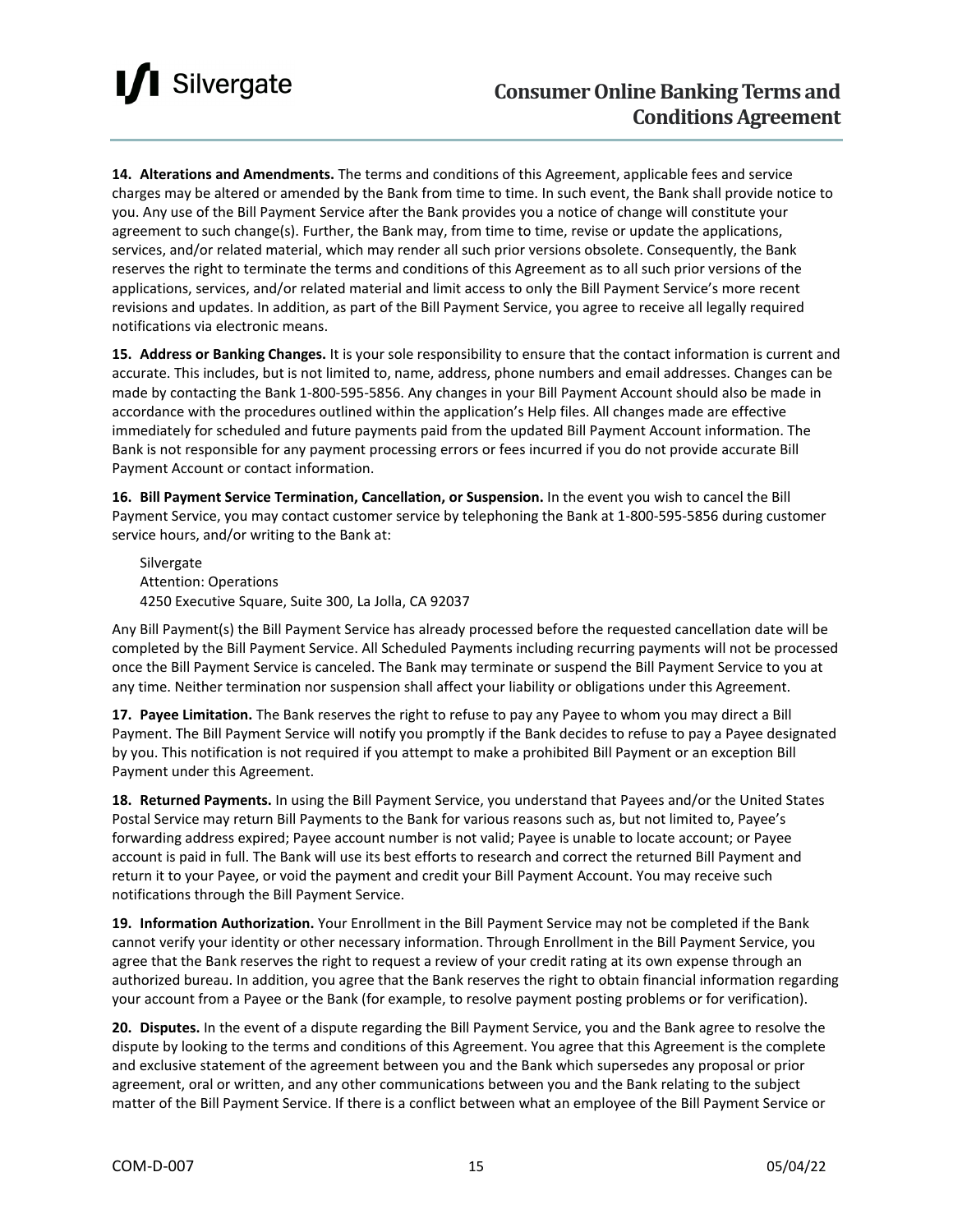

the Bank's Customer Service Department says and the terms of this Agreement, the terms of this Agreement will prevail.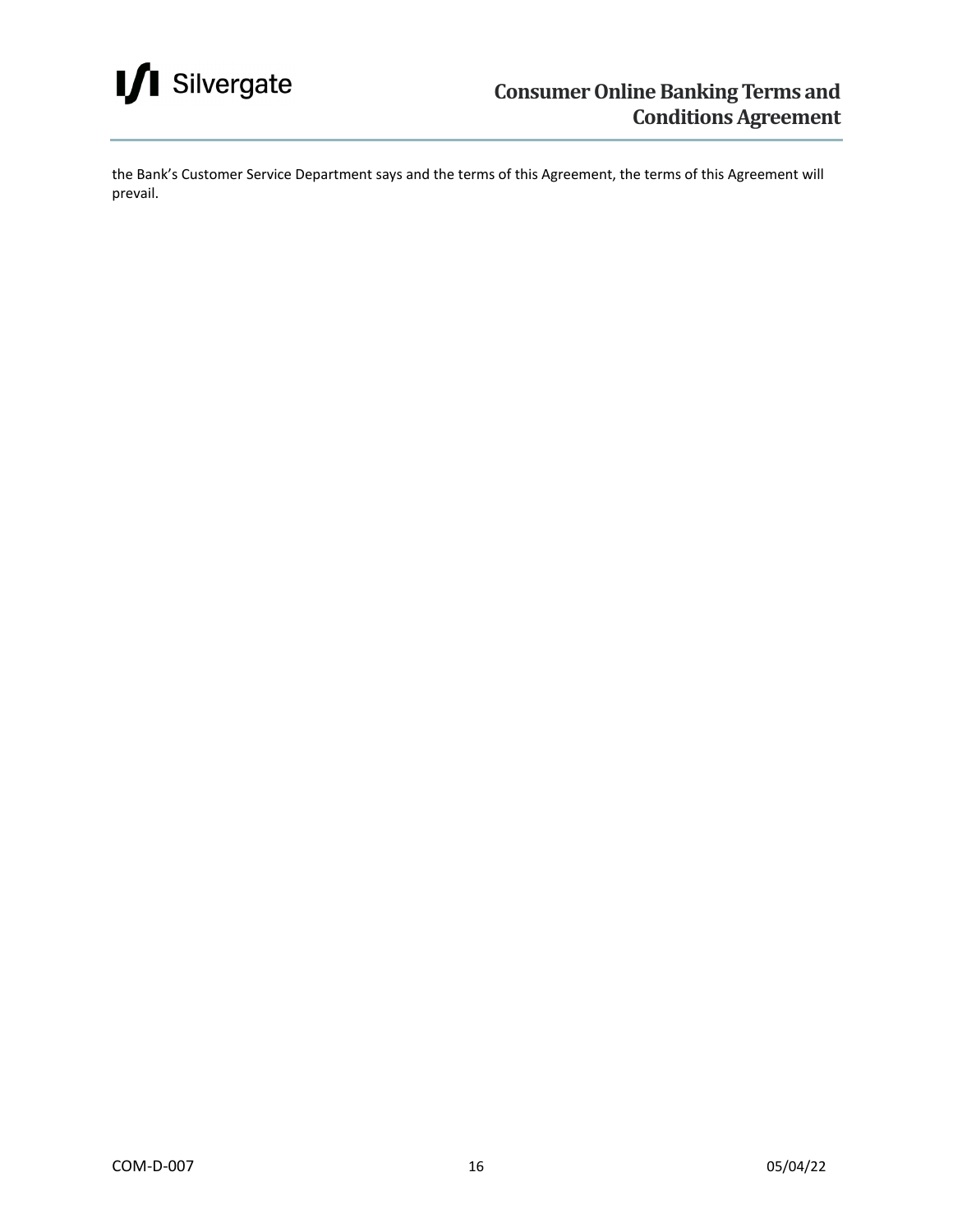

#### Schedule B – People Pay ("P2P") Transfer Service Terms and Conditions

The following terms and conditions apply to the Customer's use of the P2P Transfer Service.

To use the P2P Service, you must consent to electronic receipt of notices and information about the Service. You must have the ability to receive and retain such electronic communications prior to acceptance of this Agreement. This Service enables you to:

- Transfer funds from your Silvergate account to an account at another U.S. financial institution.
- Receive funds from another person into an eligible Silvergate account.

The P2P Service generally uses the ACH Network to complete transfer requests. All requests to initiate a transfer to another person are subject to the terms and conditions of your Deposit Account Agreement and Regulatory Disclosure and all applicable laws and regulations. Availability of the P2P Service may be limited to established customer accounts and the Service may not be made available to accounts in a new account or restricted status.

**1. Security.** Silvergate will initiate requests to send money using this Service only after the eligible account has been accessed through the Online Banking System or Mobile Banking Service using the authentication methods in place for these services. The Bank shall not be liable for any delay processing transfer requests upon failure to comply with standard authentication methods.

**2. Transfer Request Types.** In order to send funds to a recipient, you will be required to provide recipient contact information (including an email address) and the recipient will be contacted by the Service to confirm identity and then provide bank account information needed to complete the transfer request. You may request the following types of transfers:

- One-time transfer, immediately initiated.
- One-time transfer, initiated at a later and specific date Recurring transfers, initiated on specific dates.

**3. Information Provided to Silvergate.** Silvergate will utilize the information I provide in an effort to perform these transfers. Any inaccuracies or errors are my sole responsibility. I agree that if the transfer instructions identify and account by name and account number, the corresponding financial institution may complete those instructions by reference to the account number only, even if the name does not correspond to the account number.

**4. Third-Party Accounts.** All funds transfers are subject to the rules and regulations governing the selected 3rd party account(s). Agreement to use this Service constitutes agreement not to affect any funds transfers to or from a 3rdparty account that would not be allowed under their governing rules or regulations.

**5. Rejection of a People Pay Transfer Request.** Silvergate reserves the right to reject a funds transfer request. Rejection may occur if the dollar value of one or more of the transfer requests exceed allowable limits, if there are insufficient funds in the eligible Silvergate account for the transfer (plus any applicable fees), if the request is unclear or incomplete, identification of a security risk related to the transfer or if the request cannot be fulfilled for any other reason.

**6. Cancellations or Amendments of a Transfer Request.** A transfer request may be canceled or amended only if the request is received prior to the initiation of the ACH transfer into the recipient account and at a time that provides Silvergate with a reasonable opportunity to act upon the request.

**7. Delay or Non-execution of Transfer Request.** The Bank will not be responsible for any delay, failure to execute or miss-execution of the requested funds transfer due to circumstances beyond the reasonable control of the Bank. This can include, but is not limited to:

- Inaccuracies of information provided;
- Interruption of service;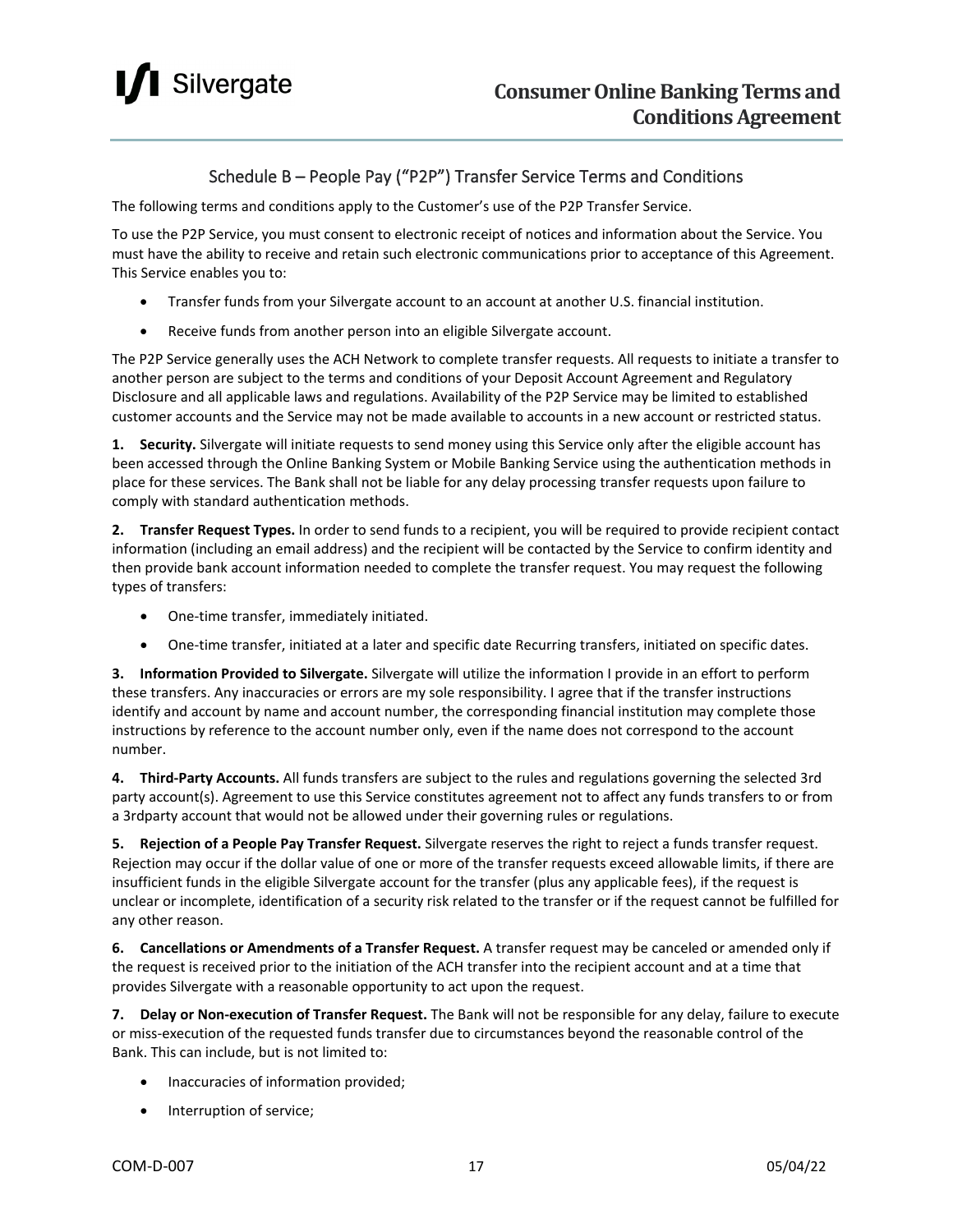

- Delay in transmission or failure in the means of transmission of funds; or
- Failures of the recipient bank.

**8. Electronic Funds Transfers Disclosures.** Transactions processed through the PeoplePay network are subject to the provisions of the Bank's Electronic Funds Transfer Disclosures. Please refer to the section above, Errors and Questions for information on resolving a dispute.

**9. Prohibited or Unlawful Use of Service.** In agreeing to use this Service you warrant to Silvergate that the Service will not be used for any unlawful purpose or any purpose not permitted, expressly or implicitly, by the terms of this Agreement, any of the Other Agreement, or by any applicable law or regulation.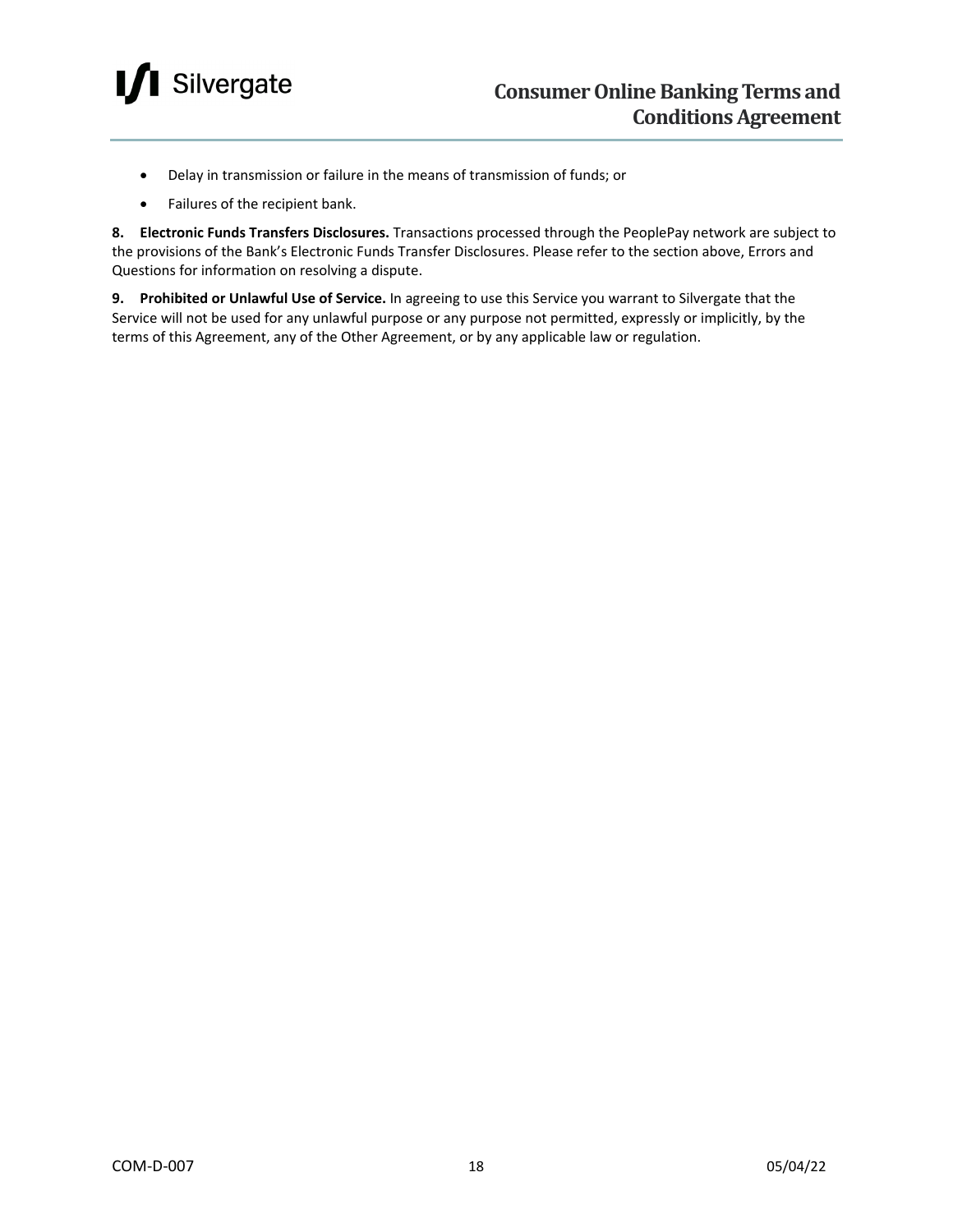

#### Schedule C – External Transfer Service Terms and Conditions

The following terms and conditions apply to the Customer's use of the External Transfer Service.

#### **1. External Transfers**

- (a) Within the Online Banking System, you have the option to participate in the External Transfer Service, which allows you to transfer funds between your eligible accounts at the Bank (checking, savings, and money market) and checking or savings accounts owned by you at other United States Financial Institutions, assuming that the transfer is permitted by your other financial institution and by law. Accounts at the Bank you select for this Service are referred to as "Internal Accounts," and accounts you select from among accounts you own at other financial institutions are referred to as "External Accounts." You may only transfer funds between accounts where you are an owner of both accounts and the terms and conditions of the accounts allow deposits and/or withdrawals of the type you are initiating. Transfers from an Internal Account to an External Account are referred to as "Outgoing Transfers" and Transfers from an External Account to an Internal Account are referred to as "Incoming Transfers."
- (b) In order to use the External Transfer Service, you will need to register the External Accounts that you wish to access and provide certain identifying information about each of those accounts. For Incoming Transfers, you agree that you will only attempt to register External Accounts that you own or for which you have the authority to transfer funds. You acknowledge and agree that each External Account you seek to register will be subject to a two-deposit validation process, a fraud mitigation feature that requires you to confirm account ownership by validating the amounts of two small deposits made to an External Account before Transfers can be made to or from the account.
- (c) The External Transfer Service is only available for domestic (U.S.) transfers. International transfers cannot be performed through the External Transfer service. International funds transfers may be processed through a wire transfer request.
- (d) Outgoing Transfers: For Outgoing Transfers, funds will be debited from your Internal Account on the Business Day for which you request the Transfer to be made (the "Scheduled Date"), and typically will be credited to the External Account on the second to third Business Day after the Transfer's Scheduled Date.
- (e) Incoming transfers: For Incoming transfers, the funds typically will be debited from your External Account at your other financial institution on the Business Day or next Business Day after its Scheduled Date, and will be credited to your Internal Account with the Bank on the second to third Business Day after the Transfer's Scheduled Date.
- (f) The Bank is not responsible for any failure of another financial institution to act in a timely manner as described above. As a result, the Bank cannot guarantee the timely delivery or return of funds as a result of the failure of another financial institution to act in a timely manner.
- (g) You agree to have sufficient available funds in your designated Internal Account(s) at the Bank to cover all Outgoing Transfers on the Scheduled Date. If the applicable Internal Account does not have sufficient available funds on the Scheduled Date, the Bank may elect not to initiate one or more of the Transfers. If we do elect to initiate the Transfer, it may cause an overdraft in your Internal Account, in which case you will be liable for the overdraft and any overdraft fees and interest thereon, as set forth in your Other Agreements, and you agree to pay all related applicable fees.
- (h) You acknowledge and agree that Transfers made through the Automated Clearing House ("ACH") processor selected by us or directly to another financial institution, and you agree that you will be subject to the National Automated Clearing House Association "NACHA") rules or our agreement with the other financial institution, as applicable.
- (i) It is your responsibility to ensure the accuracy of any information that you enter into the System, and for informing us as soon as possible if you become aware that this information is inaccurate. You may not use a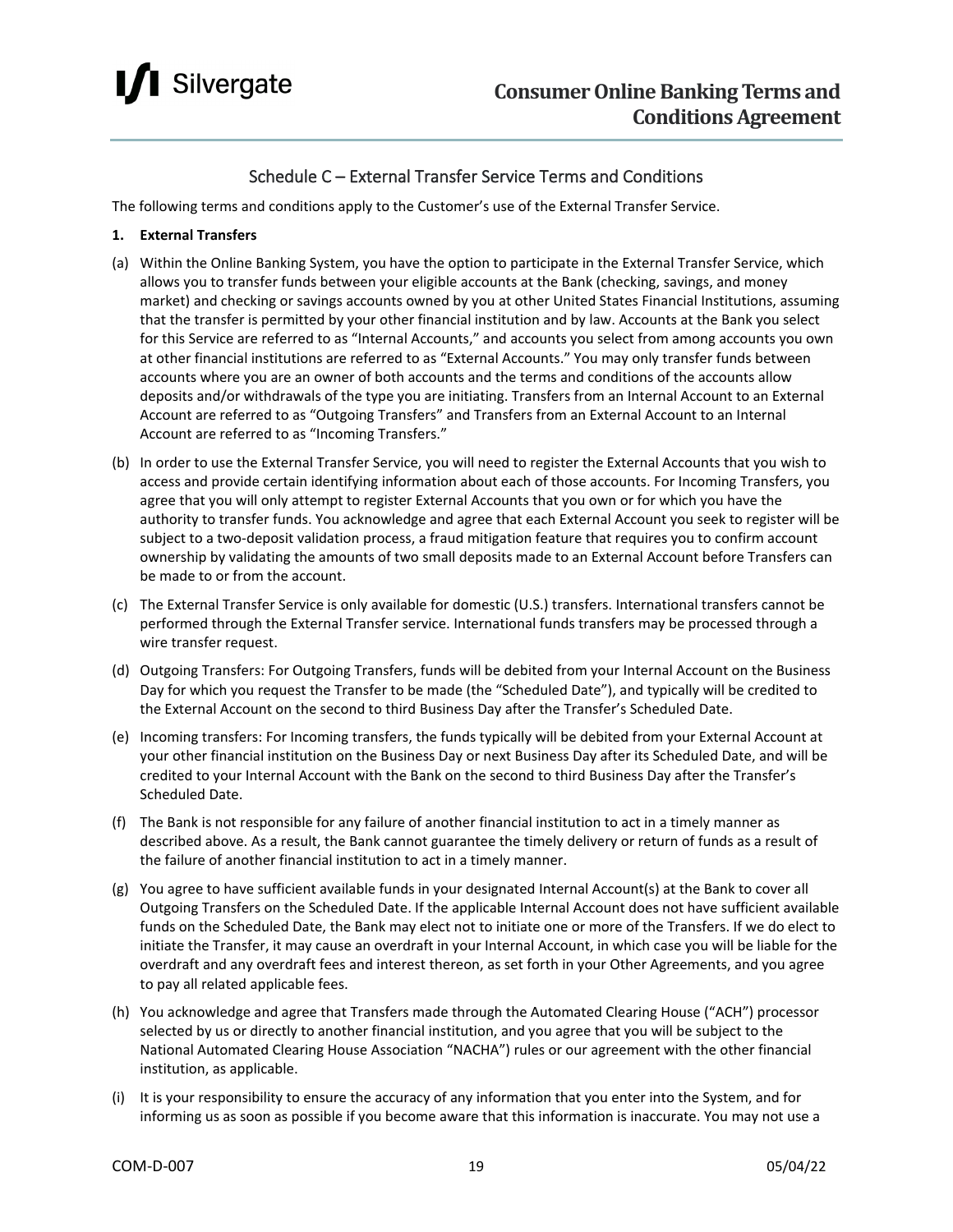### Silvergate

P.O. Box as a postal address. We will make a reasonable effort to stop or recover a Transfer made to the wrong Account once informed, but we do not guarantee such recovery and will bear no responsibility or liability for damages resulting from incorrect information you enter in the System. It is your sole responsibility and you agree to ensure that your contact information in the System is current and accurate. We are not responsible for any Transfer processing errors or fees incurred if you fail to accurately provide information required for this Service.

#### **2. Initiating and Scheduling Transfers**

- (a) Cut-Off Time: The "Cut-Off Time" for initiating Transfers 5:55 p.m. Pacific Time, subject to change by the Bank. Any Transfer initiated after the applicable Cut-Off Time will be considered as being initiated on the next Business Day.
- (b) Transfers can be scheduled on either a one-time or on a recurring basis. The processing of one-time Transfers may be initiated immediately or scheduled for initiation on a future date. Recurring Transfers may be scheduled for up to one year in advance. The Recurring Transfer feature may be used when a set amount is transferred at regular intervals. For example, you could schedule a \$200 transfer from an account you own at another financial institution to your Bank checking account every two weeks.
- (c) Immediate, one-time future-dated Transfers and Recurring Transfers are available for both Incoming and Outgoing Transfers. In addition to choosing the delivery time, as described above, you will be asked to pick the date that you want us to initiate the Transfer. For example, if you direct us to initiate processing an Outgoing Transfer immediately, the funds will be debited from your Bank Internal Account on the Business Day you schedule the Transfer (as long as the Transfer is initiated prior to the Cut-Off Time for that Business Day), and typically will be credited to the External Account on the second or third business day after the Transfer is initiated.
- (d) One-time future-dated or Recurring Transfers scheduled for a weekend or a non-Business Day will be processed on the next Business Day.

#### **3. Cancelling Transfers**

- (a) Subject to the limitations in Section 7 below, you can cancel one-time future-dated Transfer and Recurring Transfers up until the Cut-Off Time on the Scheduled Date. After you cancel a future-dated Transfer, the status changes to Canceled.
- (b) If you direct us to begin processing a Transfer immediately or a Transfer's status is in process or has been completed, you no longer have the right to cancel it. However, the Bank, at its option, may attempt to cancel the Transfer, subject to the limitations in Section 7 below.
- (c) The easiest and most convenient way to cancel a Transfer is through our Online Banking System. However, you also may request to cancel a one-time future-dated Transfer or Recurring Transfer by calling us at 1-800- 595- 5856 (only during regular business hours). If you call, we may also require you to put your request in writing and get it to us within 14 days after you call. You may not call and cancel a Transfer whose status is In Process or Processed.
- (d) If you attempt to cancel a Transfer using one of the methods cited above and we do not do so, we will be liable for your losses or damages, subject to the limitations in Section 7 below.

#### **4. External Transfer Fees**

- (a) There is no fee for making Transfers from or into your Internal Accounts at the Bank.
- (b) Fees may be charged for each rejected or reversed Transfer, as disclosed in the System or in your Other Agreements. You agree to pay such charges and authorize us to deduct the calculated amounts from the applicable Internal Account you hold with us for these amounts and any additional charges that may be incurred by you. Any financial fees associated with your standard deposit accounts will continue to apply.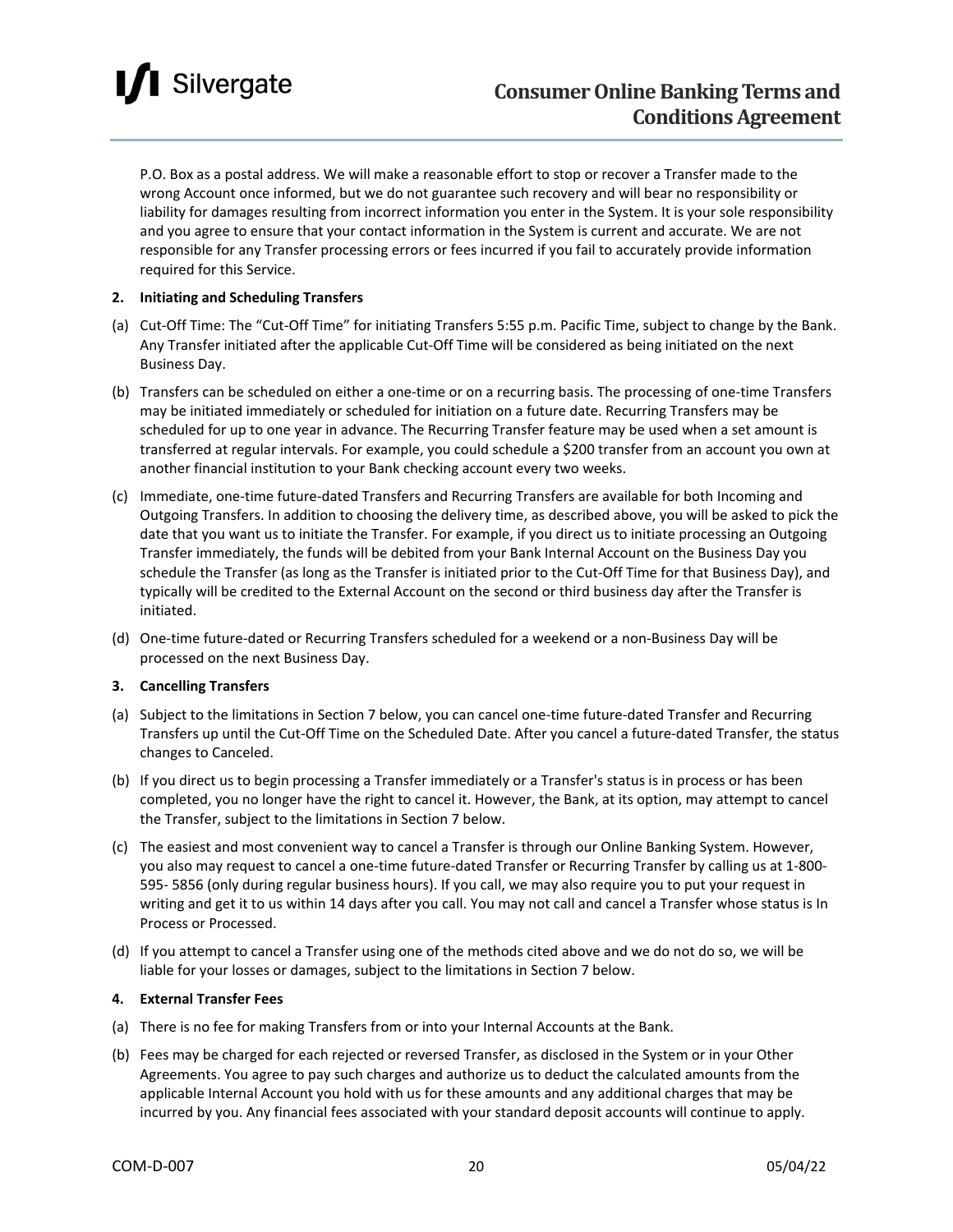

#### **5. Dollar Limits**

- (a) Transfers will generally be limited to the lesser of (i) available funds in the Internal Account or External Account from which you have requested the Transfer, or (ii) such different limits as may be set by the Bank and are indicated for you within the Service; the Bank may change these limits at any time, subject to any notice of any decreases if required by law, but you agree that we may reduce your limits below the amounts stated above without prior notice upon occurrence of a "Disqualifying Event," as defined below. In addition, all Transfers are subject to internal review by the Bank. This review will be based on the particular accounts to and from which the Transfer is requested, the amount of the Transfer, your relationship with the Bank, a successful fraud screening and such other factors that Bank may determine to apply from time to time. In the event we determine that there are risks associated with the Transfer request or if we determine you are subject to a Disqualifying Event, we may delay or cancel the Transfer and notify you, or direct you to contact us to provide additional details on the Transfer before it is initiated or funds are released.
- (b) Any Transfer initiated on a day that is not a business day begins processing on the following business day and counts toward the applicable dollar limit for the next business day.

#### **6. Processing Transfers and Disqualifying Events**

- (a) A Transfer remains in process until the close of business on the applicable Scheduled Date.
- (b) A 2 to 3 Business Day delivery time is available to Customers participating in the External Transfer Service. However, you agree we may cancel a Transfer, without prior notice, upon the occurrence of a Disqualifying Event.
- (c) Each of the following is a "Disqualifying Event":
	- Any of your deposit or loan accounts with Bank are not current or are not in good standing.
	- You have had an overdraft, an over-limit item, or an item returned for insufficient funds with respect to any Bank account during the current or 3 prior calendar months.
	- You have had any prior Transfer canceled, revoked, or uncompleted due to insufficient funds, revoked authorization, stopped payments, frozen accounts, past-due loans or, charged-off balances with the Bank, or any similar reason.
- (d) The Bank will use its best efforts to provide oral, written or electronic notice to you of rejection of a Transfer on its Scheduled Date; provided, however, that the Bank will not be liable to you for interest for its failure to give such notice.

#### **7. Liability for All Outgoing Transfers**

- (a) By using the External Transfer Service, you acknowledge and agree that this Agreement sets forth security procedures for Transfers initiated rough this Service that are commercially reasonable. You agree to be bound by instructions, whether authorized or unauthorized, which we implement in compliance with these procedures, unless you have given us prior notice of possible unauthorized use of your Access ID and Password and we had a reasonable opportunity to act on such notice.
- (b) If we fail or delay in making a Transfer pursuant to your instructions, or if we make a Transfer in an erroneous amount that is less than the amount per your instructions, unless otherwise required by law or as otherwise provided in this Agreement, our liability will be limited to interest on the amount that we failed to timely pay or transfer, calculated from the date on which the Transfer was to be made until the date it was actually made or you canceled the instructions. We may pay such interest either to you or the intended recipient of the Transfer, but in no event will we be liable to both parties, and our payment to either party will fully discharge any obligation to the other. If we make a Transfer in an erroneous amount that exceeds the amount of your instructions, or if we permit an unauthorized Transfer after we have had a reasonable time to act on a notice from you of possible unauthorized use of your Access ID or Password as described in this Section, unless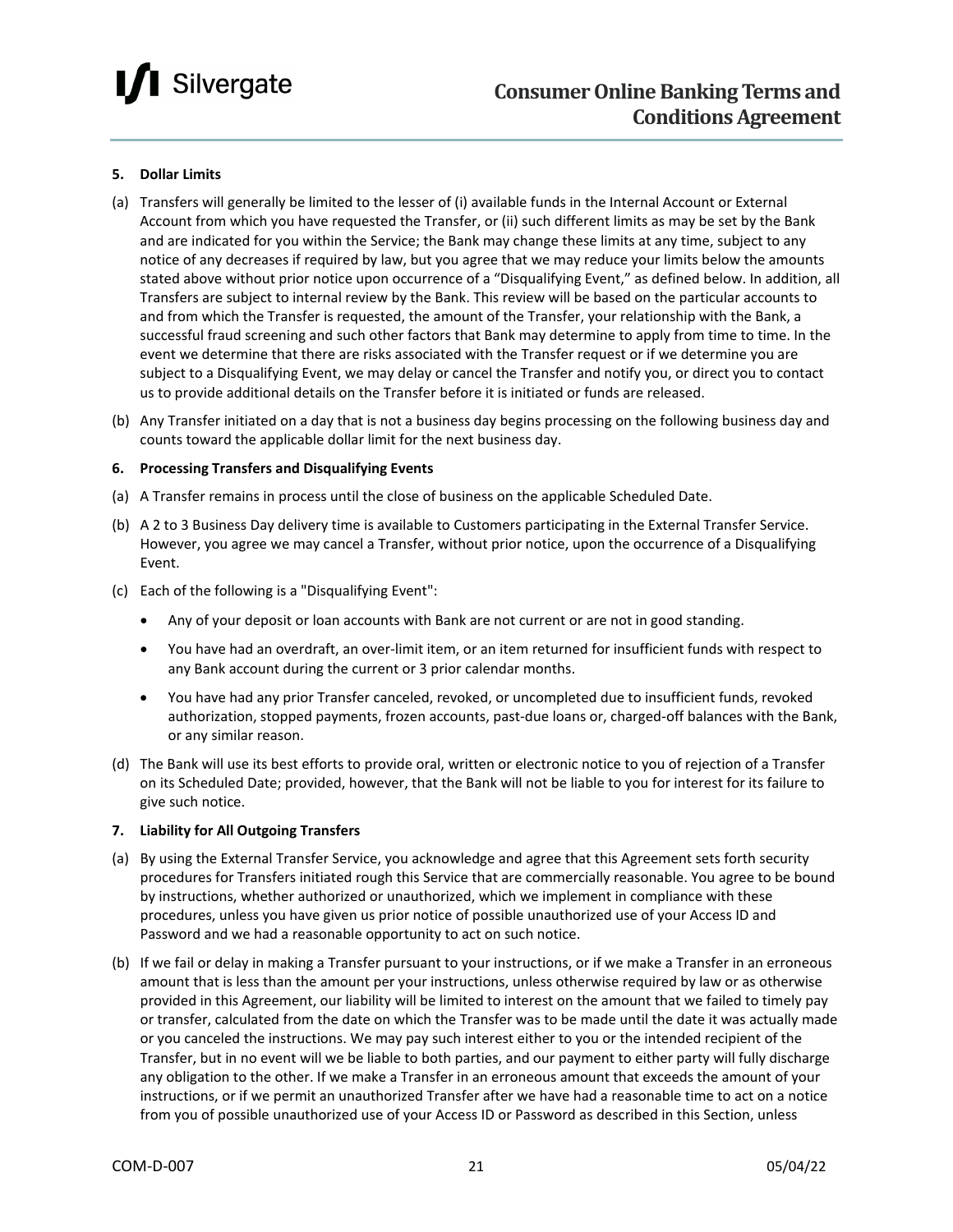

### **Consumer Online Banking Terms and Conditions Agreement**

otherwise required by law or as otherwise provided in this Agreement, our liability will be limited to a refund of the amount erroneously paid or transferred, plus interest thereon from the date of the Transfer to the date of the refund, but in no event to exceed 60 days' interest. If we become liable to you for interest under this Agreement or applicable law, such interest will be calculated based on the interest rate in effect for the account from which the funds were withdrawn. Unless otherwise required by law in no event will the Bank be liable to you for special, indirect or consequential damages including, without limitation, loss or damage from subsequent wrongful dishonor resulting from our acts or omissions or lost profits, even if we are advised in advance of the possibility of such damages. We will not be liable for your attorney's fees, except as required by law.

- (c) You expressly agree that the Bank will be liable to you only for our negligent performance or non-performance of the services provided pursuant to the External Transfer Service, and that our responsibility will be limited to the exercise of reasonable and ordinary care. Unless otherwise required by law, the Bank will not be liable for any error or delay on the part of any third-party or for any other act or omission of any third-party, including without limitation third-parties used by the Bank in executing any payment order relating to a Transfer or performing a related act, and no such third-party shall be deemed to be our agent. Further, we will not be liable to you or any third-party for failure to execute any Transfer or perform a related act if such a failure is due to causes or conditions beyond our reasonable control, including without limitation strikes, riots, insurrection, war, military, or national emergencies, acts of God, natural disasters, fire, outages of computers or associated equipment, or failure of transportation or communication methods or power supplies. Except as may be limited by applicable law, you agree to indemnify and hold the Bank and its officers, directors, employees and representatives harmless (including payment of reasonable attorney's fees) against any and all liability to third-parties arising out of, or in connection with, this Agreement, the External Transfer Service or any actions taken by the Bank pursuant to your instructions.
- (d) Please examine your account statements carefully. The Bank will not be liable for interest except as otherwise set forth in this Agreement, unless the Bank is notified of the discrepancy within 30 days from the date of your account statement that reflects the Transfer.
- (e) You acknowledge and agree that if a payment order relating to a Transfer describes a beneficiary inconsistently by name and account number, payment might be made by the beneficiary's bank on the basis of the account number, even if it identifies a person different from the named beneficiary, and that your obligation to pay the Transfer issued by you to us shall not be excused by such payment.
- (f) The Bank may at its option accept your cancellations or amendments to a Transfer. You acknowledge that if the Bank attempts to cancel or amend a Transfer, then the reversal request or amendment must be agreed to by each financial institution which has accepted a payment order related to the Transfer at issue before it will be acted upon and you further agree that the Bank will have no liability if a cancellation or amendment is not effected. You agree that you will indemnify and hold the Bank and its officers, directors, employees, and representatives harmless from and against any and all claims, demands, losses, liabilities, and expenses, including attorney's fees and costs, resulting directly or indirectly from our compliance with your cancellation or amendment request.

#### **8. Service Cancellation by You**

In the event you wish to cancel the Service, you may telephone us at 800-595-5856 during business hours; and/or write us at:

Silvergate Attention: Operations 4250 Executive Square, Suite 300, La Jolla, CA 92037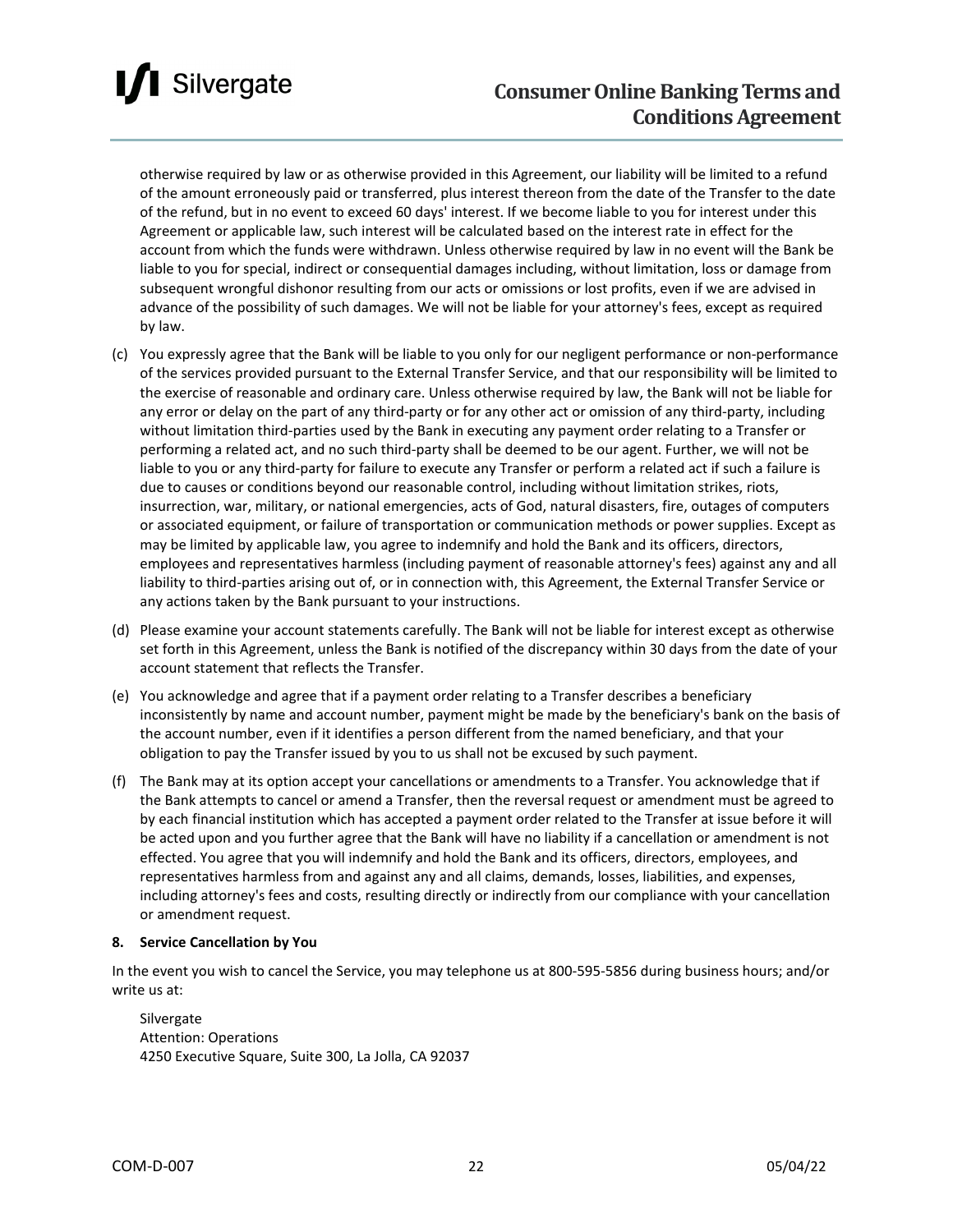

#### Schedule D – Mobile Banking Service Terms and Conditions

The following terms and conditions apply to the Customer's use of the Mobile Banking Services.

**1. Access.** The Bank will provide to you, Mobile Banking Services as described in this Schedule D of the Mobile Banking Service Terms and Conditions. You will comply with the terms and provisions of this Schedule D with respect to the use of the Mobile Banking Services.

- **2. The Mobile Banking Service** provides wireless access to your linked Accounts to do the following:
- (a) Obtain Account Information. Balances may include funds that are not finally collected or available for immediate withdrawal. Account information allows you to view Account summary data. You may also access Account histories.
- (b) Transfer funds between linked Accounts (excluding certificates of deposit).
- (c) Initiate Bill Payments.

#### **3. Terms and Conditions.**

- (a) The Mobile Banking Service is separate and apart from any other charges that may be assessed by your wireless carrier for text messages sent to or received from the Bank. You are responsible for any fees or other charges that your wireless carrier may charge for any related data or message services, including without limitation for short message service. You give the Bank permission to use your phone number and other contact information for purposes of any out-of-band authentication.
- (b) The Bank reserves the right to alter charges and/or these Terms and Conditions from time to time and to discontinue the Mobile Banking Service at any time. In addition, the Bank may suspend or terminate the Service to you if it believes you are in breach of these Terms and Conditions. The Service is also subject to termination in the event your wireless service terminates or lapses.
- (c) You agree that the Bank is entitled to act upon instructions we receive under your Access ID and Password (login information) and that you are liable for all activities and transactions made.
- (d) Services you are able to conduct through your mobile device may not include all services available to you through the Online Banking System. In the event that any terms contained in this Schedule D conflict with any other terms governing your accounts in the Deposit Account Agreement and Regulatory Disclosure or Consumer Online Banking Terms and Conditions Agreement, the terms contained in this Schedule D shall govern. Use of the Mobile Banking Service is dependent on broadband internet connectivity, and you are responsible for troubleshooting internet connectivity issues with your internet service provider.
- (e) You may make Bill Payments using this Service if you have already enrolled in the Bill Payment Service. You cannot create new payees using this Service.
- (f) You should only access this Service from a mobile device that you own. Your mobile device and login information should be kept secure. In the event that your mobile device is lost or stolen, or if you believe your login information has been compromised, you can deactivate this service by contacting us at 800-391- 5190. The Bank shall not be liable for any losses caused by mobile service interruptions or mobile device malfunctions.

#### Mobile Deposit

The mobile deposit service ("Mobile Deposit") is a part of the Mobile Banking Service and allows you to make deposits of the electronic image of a Check or "Item" (as defined by federal law) to your checking or money market accounts held with us by capturing an electronic image of the Item with the capture device (such as a camera on your mobile device) and submitting images and associated information to us for processing.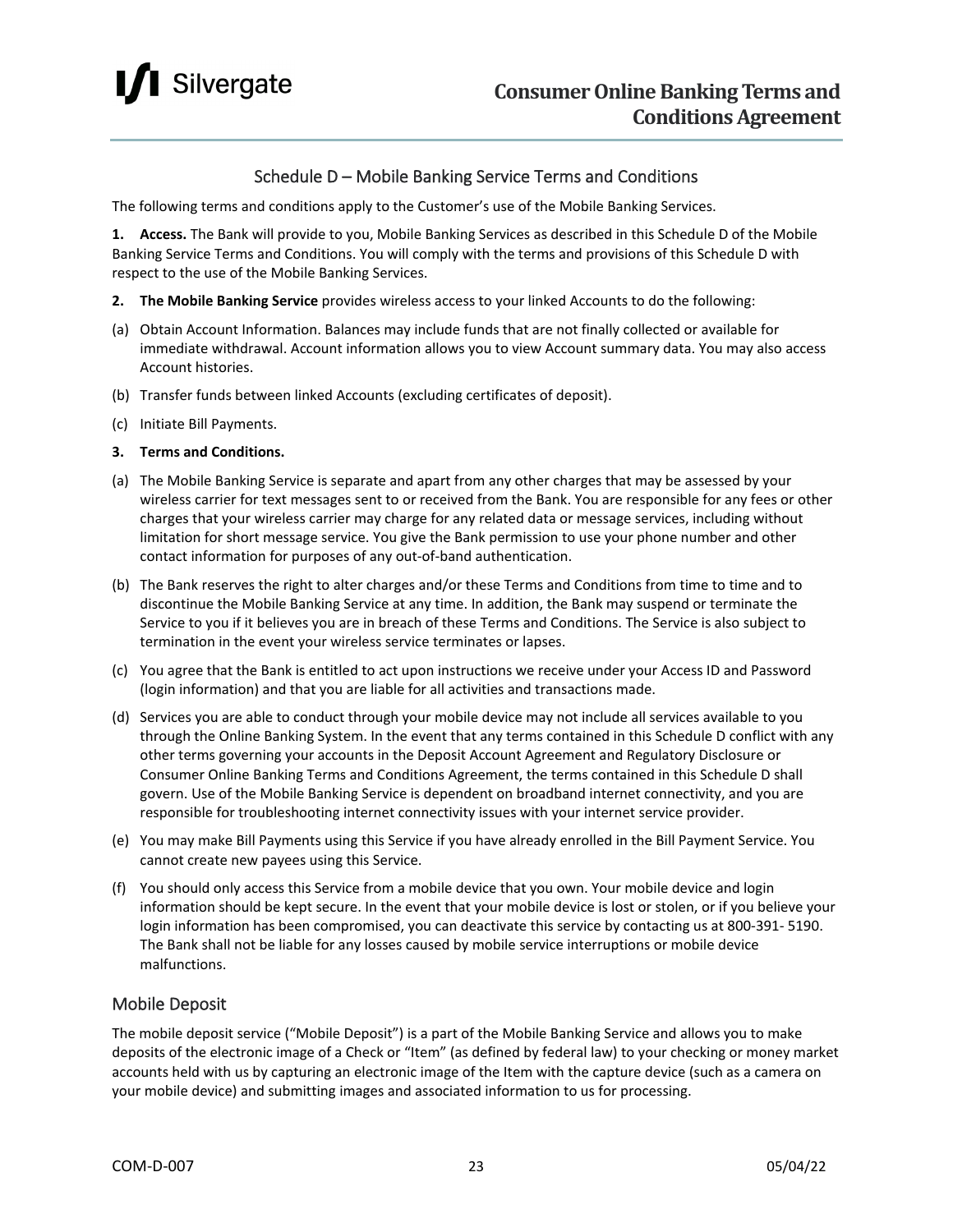### **I** Silvergate

#### Eligible Items

All Items deposited using Mobile Deposit must be endorsed as "Mobile Deposit Only at Silvergate" to your account, and any loss the Bank incurs from a delay or processing error resulting from an irregular endorsement or other markings by you will be your responsibility. In addition, you agree that you will not use Mobile Deposit to deposit any of the following Items:

- Items payable to any person or entity other than you;
- Items payable to you and another party who is not a joint owner on the account;
- Items containing a restrictive endorsement, except what is required by Silvergate;
- Items that are Substitute Checks or image replacement documents;
- Items drawn on a financial institution located outside the United States;
- Items dated more than 6 months prior to the date of the deposit;
- Items that are post-dated and deposited prior to the date on that item;
- Items containing obvious alteration to any of the fields on the front of the Item, or which you know or suspect, or should know or suspect, are fraudulent; or
- Items prohibited by our current procedures relating to Mobile Deposit or which are otherwise not acceptable under the terms of your checking, savings or money market account.

#### Image Quality and Duplicate Deposit

The image of an Item transmitted using Mobile Deposit must be legible and clear to us. It must not be altered. It must capture all pertinent information from both sides of the Item. Image quality must comply with industry requirements established and updated by the Federal Reserve Board or any other regulatory agency.

#### Endorsement

You agree to properly endorse all Items captured and submitted using Mobile Deposit, including required signature(s) and the account number into which you want the check deposited. You must also include the following restrictive endorsement: "Mobile Deposit Only at Silvergate" Checks received that are not endorsed in accordance with this provision may be rejected. Any loss we incur from a delay or processing error resulting from an irregular endorsement or other markings by you will be your responsibility.

#### Processing Time and Availability of Funds

If we receive the image of an Item for deposit on or before 4:00 p.m. Pacific Time on a Business Day, we will consider that day the day of deposit. If we receive the image of an Item for deposit after 4:00 p.m. Pacific Time or on a weekend or on a non-Business Day, we will consider the next Business Day as the day of deposit. Funds deposited using Mobile RDC, and accepted by us for deposit, will be made available to you in accordance with the agreement governing your deposit account.

#### Item Review and Rejection

Items we receive may be reviewed for image quality, duplicate presentment, endorsement, and any other factors that may prevent forward collection of the Item. You agree that all deposits received by the Bank are subject to verification and final inspection and may be rejected by the Bank in its sole discretion, and you shall be liable to the Bank for any errors, inaccuracies, breach of warranties and any other loss sustained by, or claim made against the Bank relating to such deposits. The Bank is not liable for any service or late charges that may be imposed against you due to rejection of any Item that you transmit for deposit through Mobile Deposit. In all cases, you are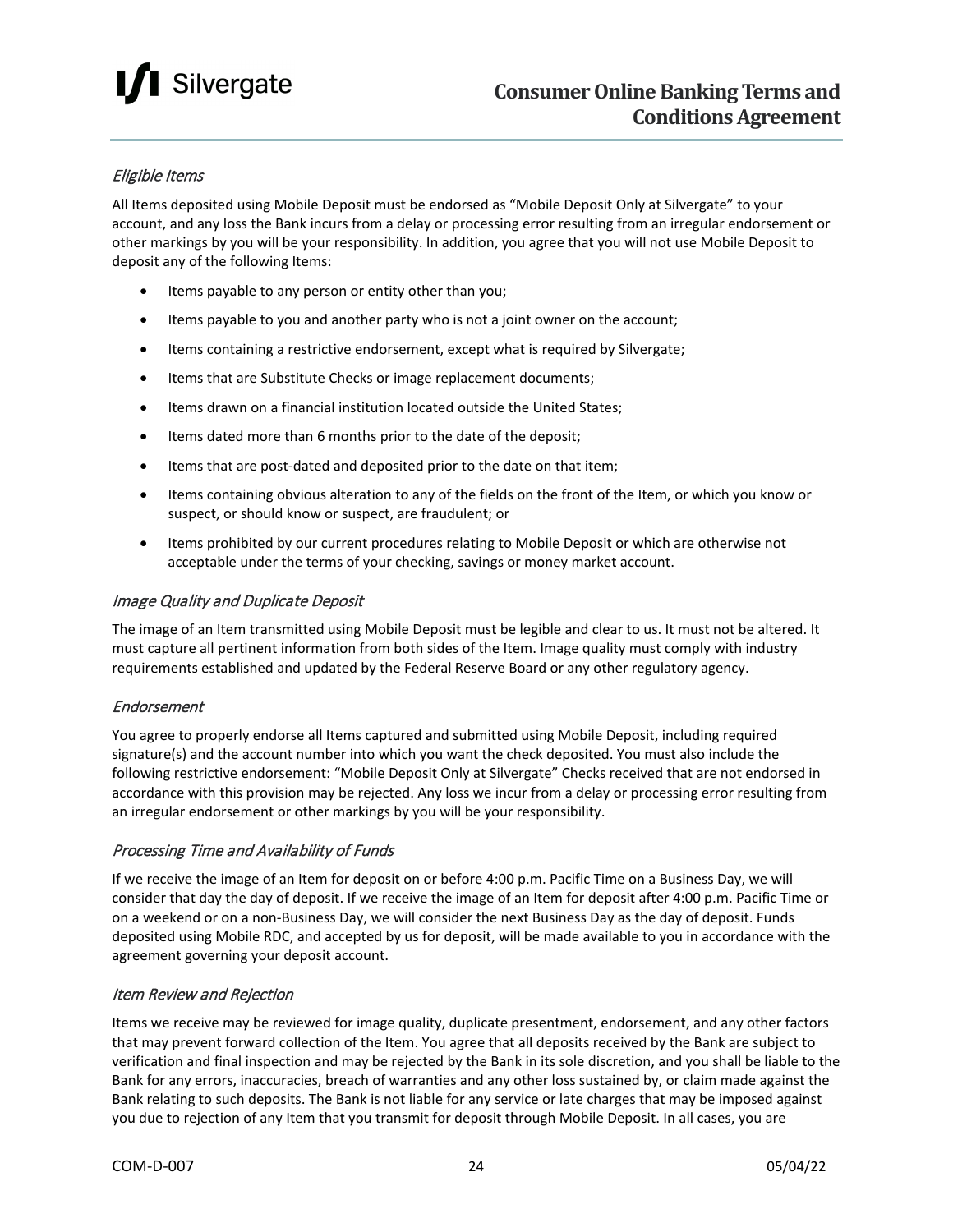

responsible for any loss or overdraft plus any applicable fees to your account due to a Check being returned. You acknowledge and agree that while the Bank normally provides notice of rejected deposits, we may reject any Item transmitted through Mobile Deposit in its sole discretion without notice to you, and will not be liable for any such rejection or failure to notify you of such rejection. If the Bank rejects an Item for remote deposit, or if Mobile Deposit is otherwise not available due to equipment failure, telecommunications failure or outages, or other system problems that may arise, you must physically deposit the original Check at any of the Bank's branches.

#### Disposal of Transmitted Items

Once you have received notice from us that your transmission was successful, you agree to securely retain and keep the original Item for five (5) Business Days after you have transmitted the Item. During this time, you agree to make the original Item available to us within 10 calendar days on our request and at your expense. If you do not provide a requested Check to us in a timely manner, we may reverse any credit we have provided for the Item. After five (5) Business Days following the deposit using Mobile Deposit, if you have verified that the funds have been credited to your account, you agree to mark the item as "VOID" and properly dispose of it by using a crosscut shredding or other reliable method to ensure it is not presented for deposit again. After destruction of the original Item, the image will be the sole evidence of the original Item. You agree that you will never re-present the original Check. You understand that you are responsible if anyone is asked to make a payment based on an original Check that has already been paid.

#### Restrictions and Limitations

You agree:

- Only Items that originated as paper Items and no third-party or electronic Checks may be deposited using Mobile Deposit;
- After you submit an Item for deposit using Mobile Deposit you will not redeposit or otherwise transfer or negotiate the original Item;
- Not to deposit Items into your account unless you have authority to do so;
- To abide by any per-day, per-week, per Item, or any other limitation that we establish in connection with Mobile Deposit;
- After you submit an Item for deposit you are solely responsible for the storage or destruction of the original Items;
- You may only utilize Mobile Deposit if you and your mobile device are located in the United States;
- To comply with any additional instructions or requirements that we communicate to you, including for example any help screens or user guides;
- The electronic image of the Item will become the legal representation of the Item for all purposes; and
- Any image we receive accurately and legibly represents all of the information on the front and back of the original Item as originally drawn.

#### Minimum Hardware and Software Requirements

In order to use Mobile Deposit, you must obtain and maintain, at your expense, compatible hardware and software as specified by us, including an Internet-enabled mobile device as approved by us. Without limiting the preceding sentence, you are responsible for all telephone and internet service charges. You agree to implement and maintain specific security controls to protect your hardware and software and client information from unauthorized persons. You agree to implement any additional security procedures or controls that we communicate to you from time to time.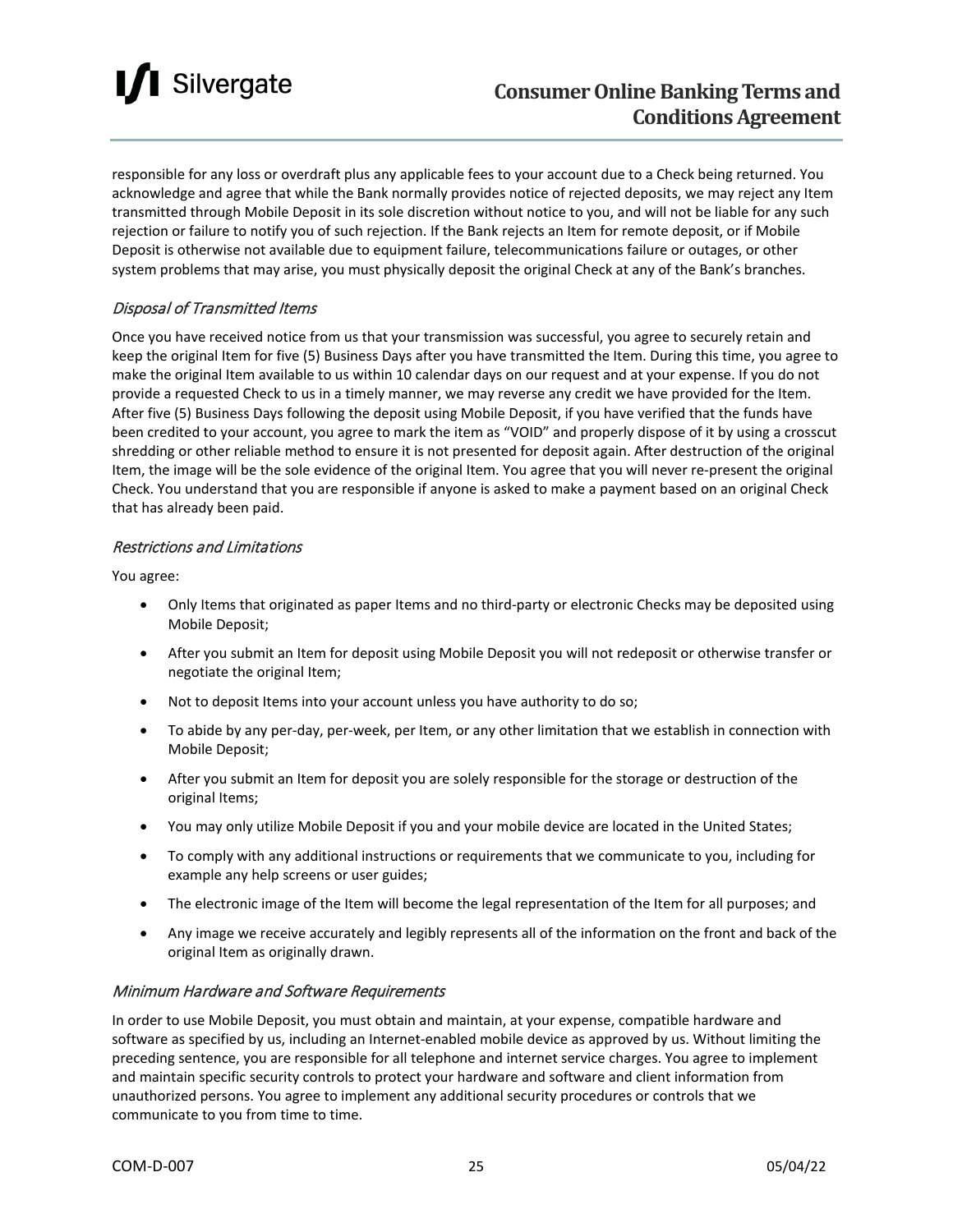

#### Eligibility, Termination and Changes

You must meet the eligibility requirements in order to use Mobile Deposit. We have the right to suspend or terminate Mobile Deposit at any time if you or your accounts(s) do not meet the eligibility requirements for the service. We also reserve the right to change Mobile Deposit at any time. You may terminate Mobile Deposit by calling us at 800-391-5190.

#### Applicable Laws and Rules

You must comply with any applicable Check 21 and ACH rules and federal and state laws, rules and regulations.

#### No Waiver

In the event we accept an Item for deposit through Mobile Deposit that is otherwise in violation of any applicable term or condition, we shall not be obligated to accept similar deposits in the future.

#### Errors

You agree to notify us of any suspected errors related to your deposits through Mobile Deposit immediately and no later than sixty (60) days after the applicable account statement is provided.

#### **Interruptions**

Mobile Deposit is provided for your convenience and does not replace your monthly account statement, which is the official record of your account. Mobile Deposit may be delayed, interrupted or otherwise negatively impacted by factors relating to your mobile device, your Internet service provider, wireless provider or other parties, or due to other reasons outside of our control. We will not be liable for any such delays, interruptions or negative impacts to Mobile Deposit and you agree that neither we nor our service providers will be liable for any errors or delays in the content, or for any actions taken in reliance thereon.

#### Investigations

You agree to cooperate with us in the investigation of unusual transactions, poor quality transmissions, and resolutions of client claims, including by providing, upon request and without further cost, any originals or copies of Items in your possession and your records relating to Items and transmissions.

#### Indemnification

Notwithstanding any other provision contained herein, you agree to indemnify, defend and hold us harmless from and against any claims, losses, liability, cost and expenses (including reasonable attorneys' fees) arising from your use of Mobile Deposit, including, for example, a subsequent deposit of any previously deposited item.

#### Authorized User License Agreement Terms for the Downloadable Mobile Deposit App

To be agreed to by each Authorized User prior to use of the Downloadable Mobile Deposit App.

- 1. Ownership. You acknowledge and agree that a third-party provider or licensor to your financial services provider ("Licensor") is the owner of all rights, title and interest in and to the downloaded software to be used for access to mobile banking services from your financial services provider and the computer programs contained therein in machine-readable object code form as well as any accompanying user documentation along with all subsequent copies, updates or versions thereof which are made available to you (if any), regardless of the media or form in which they may exist (collectively the "Software").
- 2. License. Subject to the terms and conditions of this Agreement, you are hereby granted a limited, nonexclusive license to use the Software in accordance with the terms of this Agreement. All rights not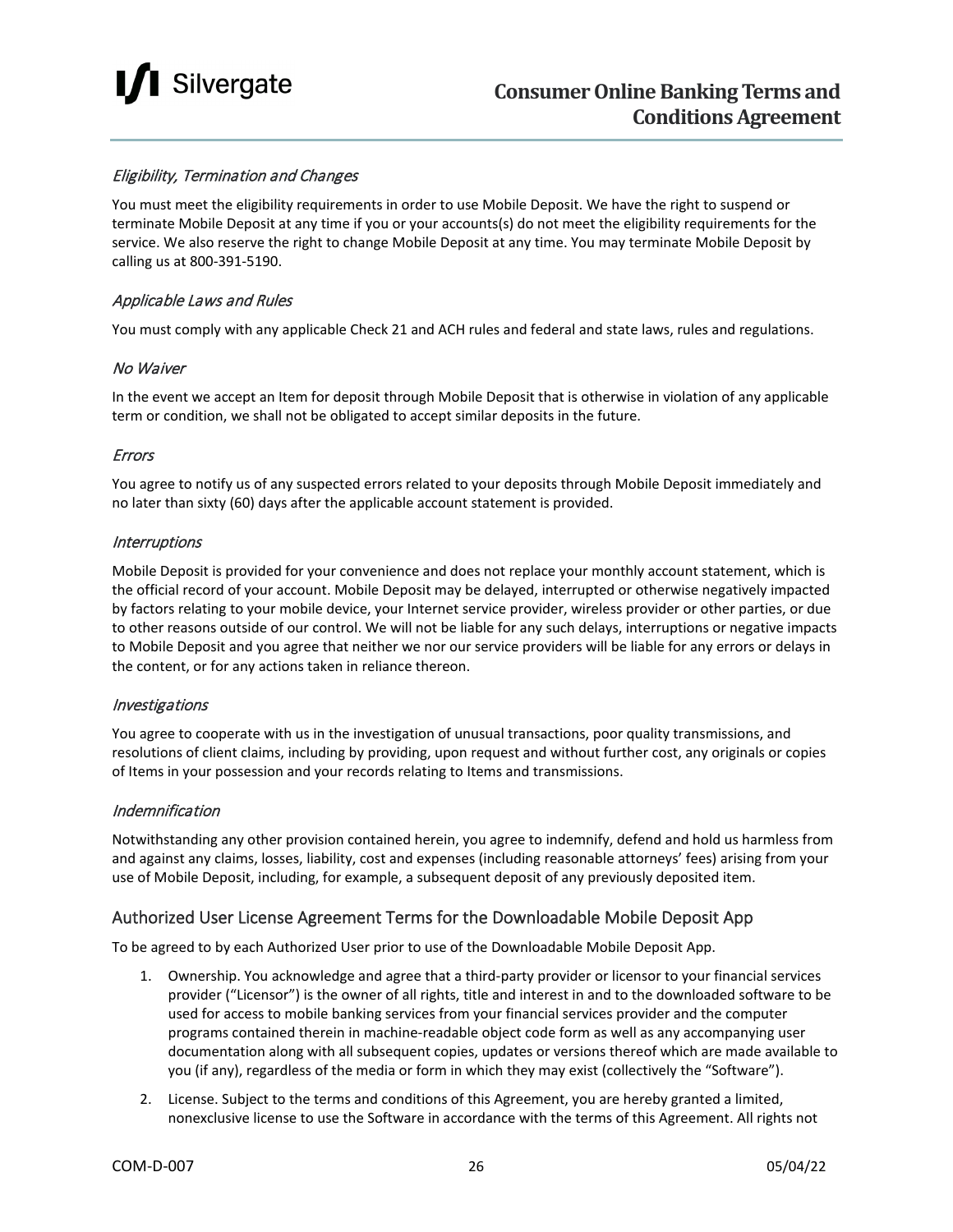### Silvergate

expressly granted to you by this Agreement are hereby reserved by the owner of the Software. Nothing in this license will entitle you to receive hard-copy documentation, technical support, telephone assistance, or updates to the Software. This Agreement may be terminated at any time, for any reason or no reason. Upon termination, you agree to immediately destroy all copies of the Software in your possession or control.

- 3. Restrictions. You shall not: (i) modify, revise or create any derivative works of the Software; (ii) decompile, reverse engineer or otherwise attempt to derive the source code for the Software; (iii) redistribute, sell, rent, lease, sublicense, or otherwise transfer rights to the Software; or (iv) remove or alter any proprietary notices, legends, symbols or labels in the Software, including, but not limited to, any trademark, logo or copyright.
- **4. Disclaimer Warranty. The software is provided on an "as is" and "as available" basis without warranties of any kind, either express or implied, including, but not limited to, the implied warranties of merchantability, fitness for a particular purpose and non-infringement. No warranty is provided that the software will be free from defects or viruses or that operation of the software will be uninterrupted. Your use of the software and any other material or services downloaded or made available to you through the software is at your own discretion and risk, and you are solely responsible for any damage resulting from their use.**
- **5. Limitations of Warranty. To the maximum extent permitted by applicable law, in no event will licensor, the provider of any financial services available through or related to the software, any of their contractors or providers or any of each of their affiliates be liable for any damages arising out of the use or inability to use the software, including but not limited to any general, special, incidental or consequential damages, even if advised of the possibility thereof, and regardless of the legal or equitable theory (contract, tort or otherwise) upon which any claim is based. In any case, liability of licensor or any of the other persons or entities described in the preceding sentence arising out of the use or inability to use the software shall not exceed in the aggregate the lesser of \$10.00 or the sum of the fees paid by you for this license.**
- 6. U.S. Government Restricted Rights. The Software is commercial computer software subject to Restricted Rights. In accordance with 48 CFR 12.212 (Computer software) or DFARS 227.7202 (Commercial computer software and commercial computer software documentation), as applicable, the use, duplication, and disclosure of the Software by the United States of America, its agencies or instrumentalities is subject to the restrictions set forth in this Agreement.
- 7. Miscellaneous. This Agreement constitutes the entire agreement between the parties concerning the subject matter hereof. This Agreement will be governed by and construed in accordance with the laws of the state of California excluding that body of laws pertaining to conflict of laws. If any provision of this Agreement is determined by a court of law to be illegal or unenforceable, such provision will be enforced to the maximum extent possible and the other provisions will remain effective and enforceable. All disputes relating to this Agreement are subject to the exclusive jurisdiction of the courts of California and the parties expressly consent to jurisdiction and venue thereof and therein. The parties confirm that this Agreement and all related documentation is and will be in the English language. The application of the United Nations Convention on Contracts for the International Sale of Goods is hereby expressly waived and excluded.
- 8. Content and Services. Neither Licensor nor the provider of the wireless network is the provider of any financial services available through or related to the Software, and neither Licensor nor the provider of the wireless network or any contractor of the provider of the financial services available through or related to the Software, is responsible for any of the materials, information, products or services made available to you via the Software.